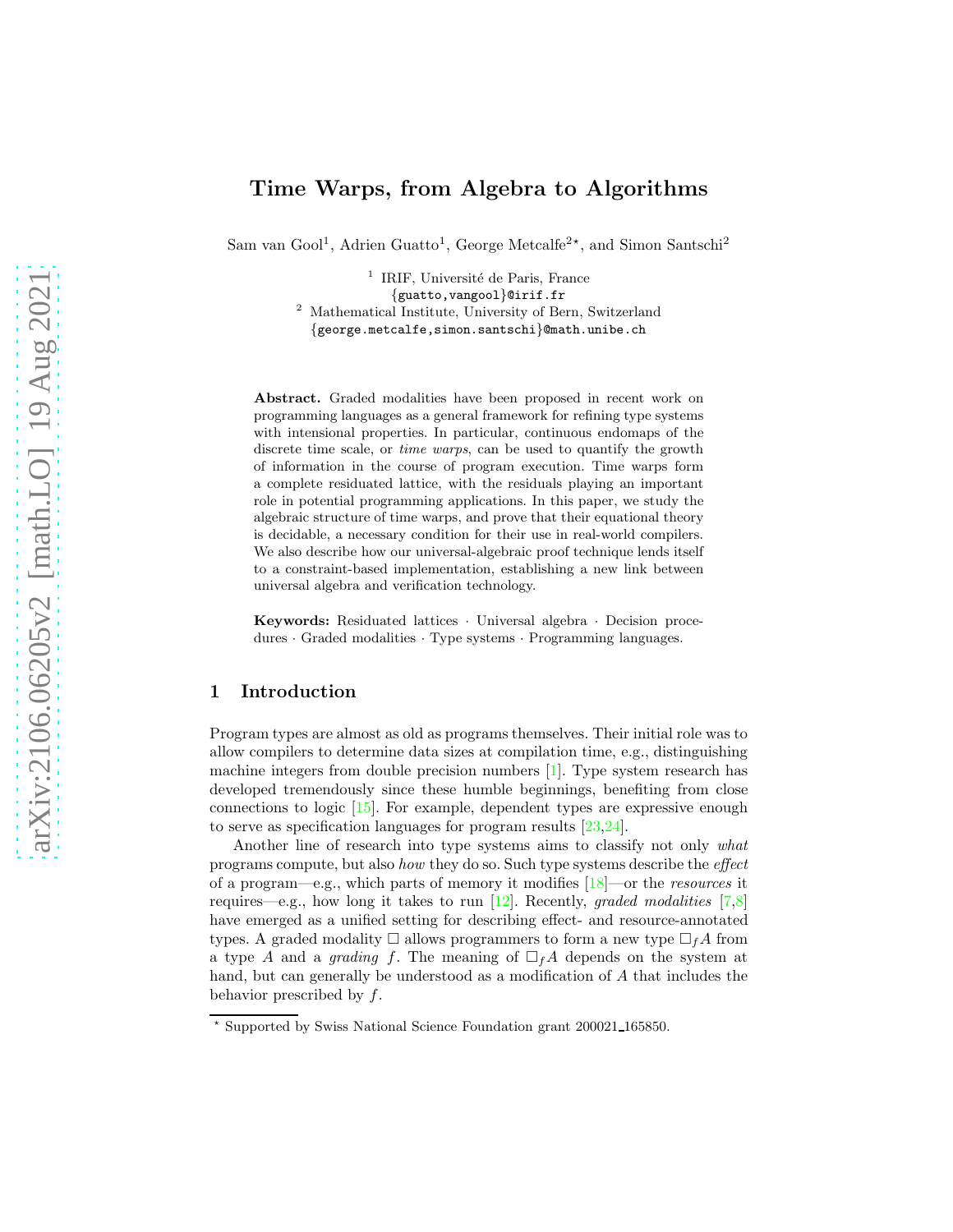In many cases, gradings come equipped with an ordered algebraic structure that is relevant for programming applications. Most commonly, they form a monoid whose binary operation corresponds to a notion of composition such that  $\Box_{qf}A$  is related to  $\Box_{f}\Box_{q}A$ . It is also often the case that gradings can be ordered by some sort of precision ordering along which the graded modality acts contravariantly. That is, we have a *generic* program of type  $\Box_a A \to \Box_f A$  if  $f \leq g$ , allowing us to freely move from more to less precise types. As a consequence, the structure of this ordering is reflected by the operations available on types; for example, when the infimum of  $f$  and  $g$  exists, it permits the conversion of two values of types  $\Box_f A$  and  $\Box_g B$  into a single value of type  $\Box_{f \wedge g}(A \times B)$ .

The additional flexibility and descriptive power gained by adopting graded modalities in a programming language comes at a price, however. The language implementation must now be able to manipulate gradings in various ways; in particular, it should be able to decide the ordering between gradings in order to distinguish between well-typed and ill-typed programs. In this paper, we address this issue for a specific class of gradings known as time warps: sup-preserving functions on  $\omega^+ = \omega \cup {\{\omega\}}$ , or, equivalently, monotonic functions  $f: \omega^+ \to \omega^+$ satisfying  $f(0) = 0$  and  $f(\omega) = \sqrt{\{f(n) \mid n \in \omega\}}$  [\[13\]](#page-15-7). Informally, time warps describe the growth of data along program execution. In this setting, any type A describes a family of sets  $(A_n)_{n\in\omega}$ , where  $A_n$  is the set of values classified by A at execution step n. The type  $\Box_f A$  classifies the set of values of  $A_{f(n)}$  at step n. This typing discipline generalizes a long line of works on programming languages for embedded systems [\[5\]](#page-15-8) and type theories with modal recursion operators [\[21,](#page-15-9)[2\]](#page-14-1).

Let us denote the set of time warps by  $\mathscr{W}$ . Then  $\langle \mathscr{W}, \circ, id \rangle$  is a monoid, where  $fg := f \circ g$  denotes the composition of  $f, g \in \mathscr{W}$ , and id is the identity function. Moreover, equipping  $\mathscr W$  with the pointwise order, defined by

$$
f \le g \iff f(p) \le g(p)
$$
 for all  $p \in \omega^+$ ,

yields a complete distributive lattice  $\langle \mathscr{W}, \wedge, \vee \rangle$  satisfying, for all  $f, g_1, g_2, h \in \mathscr{W}$ ,

$$
f(g_1 \vee g_2)h = fg_1h \vee fg_2h \text{ and } f(g_1 \wedge g_2)h = fg_1h \wedge fg_2h,
$$

with a least element  $\bot$  that maps all  $p \in \omega^+$  to 0, and a greatest element  $\top$  that maps all  $p \in \omega^+ \setminus \{0\}$  to  $\omega$ . Note that the operation  $\circ$  is a double quasi-operator on this lattice in the sense of [\[10](#page-15-10)[,11\]](#page-15-11), and that the structure  $\langle \mathscr{W}, \wedge, \vee, \circ, id \rangle$  belongs to the family of unital quantales of sup-preserving functions on a complete lattice studied in [\[22\]](#page-15-12).

The monoidal structure of time warps plays the expected role in programming applications. In particular,  $\Box_{qf}A$  and  $\Box_{f}\Box_{q}A$  are isomorphic, as are  $\Box_{id}A$  and A. However, time warps also admit further additional algebraic structure of interest for programming. Since they are sup-preserving, there exist binary operations  $\setminus$ , / on *W*, called *residuals*, satisfying for all  $f, g, h \in W$ ,

$$
f \le h/g \iff fg \le h \iff g \le f \backslash h.
$$

From a programming perspective, residuals play a role similar to that of weakest preconditions in deductive verification. The type  $\Box_{h/g}A$  can be seen as the most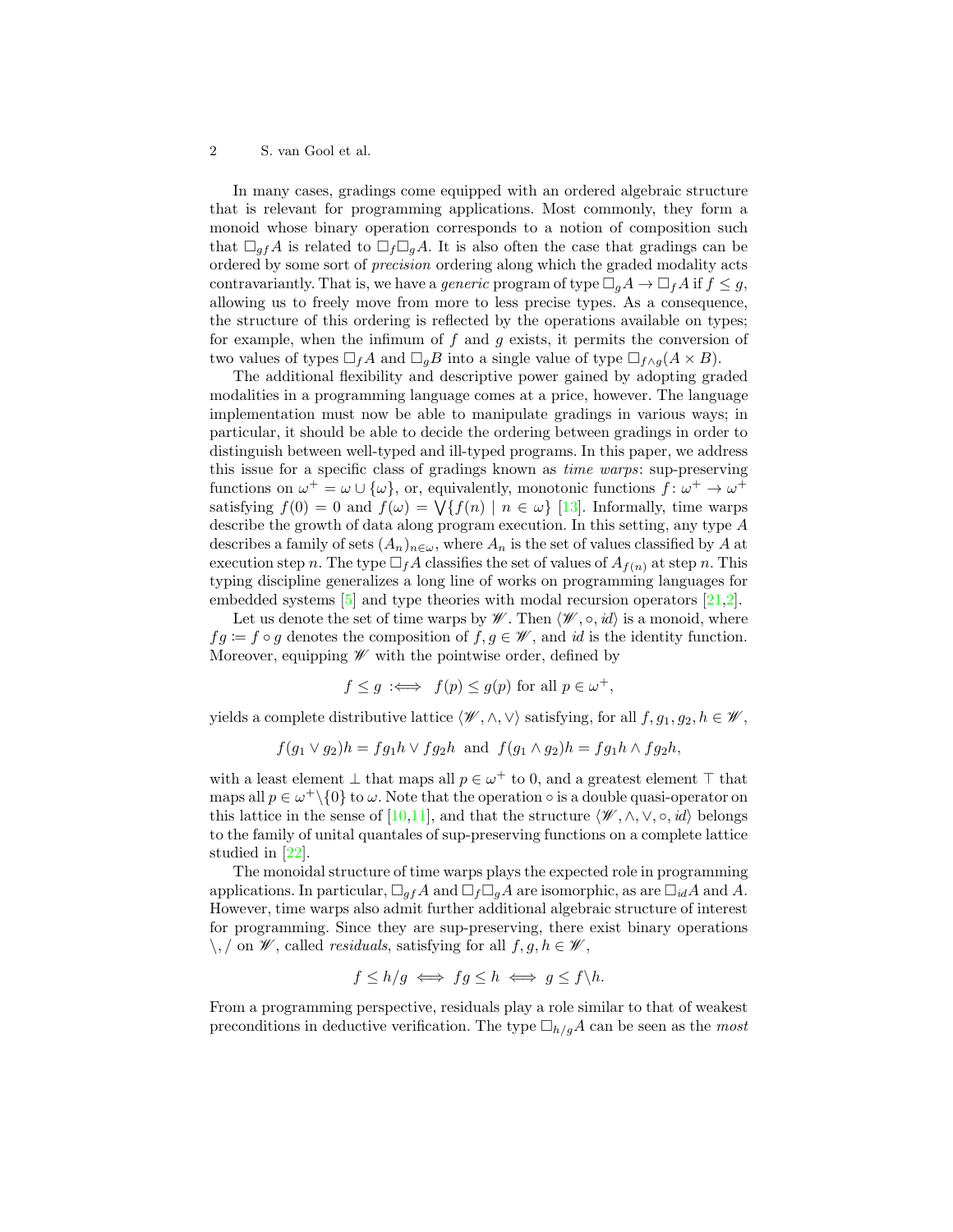general type B such that  $\Box_h A$  can be sent generically to  $\Box_q B$ . Similarly,  $f \n\setminus h$  is the most general (largest) time warp  $f'$  such that  $\Box_h A$  can be sent generically to  $\Box_f \Box_f A$ . Such questions arise naturally when programming in a modular way [\[13\]](#page-15-7), justifying the consideration of residuated structure in gradings.

The algebraic structure  $\mathbf{W} = \langle \mathcal{W}, \wedge, \vee, \circ, \setminus, \langle, id, \bot, \top \rangle$ , referred to here as the time warp algebra, belongs to the family of (bounded) residuated lattices, widely studied as algebraic semantics for substructural logics [\[3](#page-14-2)[,9](#page-15-13)[,19\]](#page-15-14). The main goal of this paper is to prove the following theorem, a necessary condition for the use of time warps in real-world compilers:

<span id="page-2-0"></span>**Theorem 1.** The equational theory of the time warp algebra  $W$  is decidable.

A time warp term is a member of the term algebra over a countably infinite set of variables of the algebraic language with binary operation symbols  $\wedge$ ,  $\vee$ ,  $\circ$ ,  $\wedge$ ,  $\wedge$ , and constant symbols  $id, \perp, \perp,$ , and a time warp equation consists of an ordered pair of terms s, t, denoted by  $s \approx t$ . Let  $s \leq t$  denote the equation  $s \wedge t \approx s$ , noting that  $\mathbf{W} \models s \approx t$  if, and only if,  $\mathbf{W} \models s \leq t$  and  $\mathbf{W} \models t \leq s$ , and, by residuation,  $\mathbf{W} \models s \leq t$  if, and only if,  $\mathbf{W} \models id \leq t/s$ . Clearly, to prove Theorem [1,](#page-2-0) it will suffice to provide an algorithm that decides  $\mathbf{W} \models \textit{id} \leq t$  for any time warp term t.

#### Overview of the proof of Theorem [1](#page-2-0)

We prove Theorem [1](#page-2-0) by describing an algorithm with the following behavior:

**Input.** A time warp term t in the variables  $x_1, \ldots, x_k$ .

**Output.** If  $W \models id \leq t$ , the algorithm returns 'Valid'; if  $W \not\models id \leq t$ , the algorithm returns 'Invalid at  $(\hat{f}_1, \ldots, \hat{f}_k, p)$ ' for some  $p \in \omega^+$  and finite descriptions  $\hat{f}_1, \ldots, \hat{f}_k$  of time warps  $f_1, \ldots, f_k$ , such that  $[[t]](p) < p$ , where  $\llbracket t \rrbracket$  is the time warp obtained from t by mapping each  $x_i$  to  $f_i$ .

We now give a high-level overview of the three main steps of the algorithm; the details and the proof of its correctness will occupy us for the rest of the paper.

I. Pre-processing into a disjunction of basic terms. In Section [2,](#page-4-0) we show how to effectively obtain for any time warp term  $t$ , a time warp term

$$
t' \coloneqq \bigwedge_{i=1}^m \bigvee_{j=1}^{n_i} t_{i,j},
$$

such that  $\mathbf{W} \models t \approx t'$ , where each  $t_{i,j}$  is a *basic term*, constructed using  $\circ$ , *id*, ⊥, and the defined operations  $s^{\ell} := id/s$ ,  $s^r := s \setminus id$ , and  $s^{\circ} := \top \setminus s$  (Theorem [9\)](#page-6-0). Since  $\mathbf{W} \models \textit{id} \leq t$  if, and only if,  $\mathbf{W} \models \textit{id} \leq \bigvee_{j=1}^{n_i} t_{i,j}$  for each  $i \in \{1, \ldots, m\}$ , our task is reduced to giving an algorithm with the required behavior for terms of the form  $t_1 \vee \cdots \vee t_n$ , where each  $t_i$  is a basic term. Once we have an algorithm that solves this case, we can run it for each of the  $m$  conjuncts of  $t'$  in turn, returning 'Invalid at  $(\hat{f}_1, \ldots, \hat{f}_k, p)$ ' whenever this is the result of one of these runs, and otherwise 'Valid'.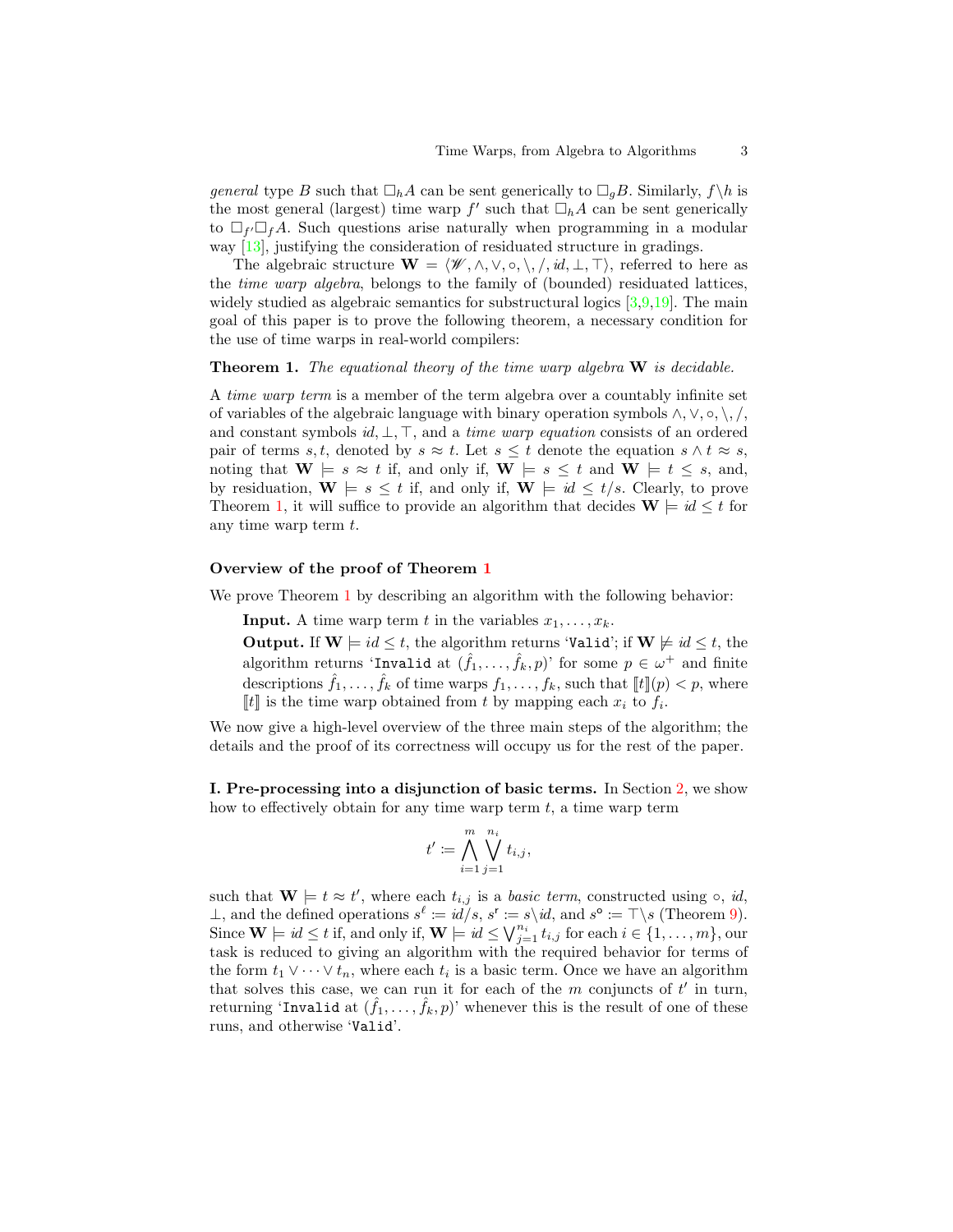II. Finitary characterization through diagrams. The crucial step in our algorithm is the finitary characterization of 'potential counterexamples' for an equation of the form  $id \leq t_1 \vee \cdots \vee t_n$ , where each  $t_i$  is a basic term. Our main tool for providing these finitary characterizations is the notion of a *diagram*.<sup>[3](#page-3-0)</sup>

Let us give an example to illustrate the basic idea. To falsify the equation  $id \leq xyx^{\ell} \vee y^{\ell}$  in W, it suffices to find time warps  $f_x$  and  $f_y$ , and an element  $p \in \omega^+$ , such that  $(f_x \circ f_y \circ f_x^{\ell})(p) < p$  and  $f_y^{\ell}(p) < p$ . Although time warps are, as functions on  $\omega^+$ , infinite objects, only *finitely many* of the values of  $f_x$  and  $f_y$  are relevant for falsifying the equation. Moreover, an upper bound for the number of values required for such a counterexample can be computed. The condition  $(f_x \circ f_y \circ f_x^{\ell})(p) < p$  is 'unravelled' by stating that there exist  $\alpha_1, \alpha_2, \alpha_3 \in \omega^+$  such that  $\alpha_3 < p$ , where  $\alpha_1 := f_x^{\ell}(p)$ ,  $\alpha_2 := f_y(\alpha_1)$ , and  $\alpha_3 := f_x(\alpha_2)$ . More formally, using a 'time variable'  $\kappa$  to refer to the value p, we build a finite sample set  $\Gamma_1 \supseteq$  $\{\kappa, x^{\ell}[\kappa], y[x^{\ell}[\kappa]], x[y[x^{\ell}[\kappa]]]\},\$  where  $\Gamma_1$  is 'saturated' with extra conditions used to describe, e.g., the behavior of  $f_x^{\ell}$  at relevant values. Similarly, we obtain a finite saturated sample set  $\Gamma_2 \supseteq {\kappa, y^{\ell}[\kappa]}$  for the condition  $f_y^{\ell}(p) < p$ . The problem of deciding if there exists a counterexample to  $id \leq xyx^{\ell} \vee y^{\ell}$  then becomes the problem of deciding if there exists a suitable function  $\delta\colon \Gamma_1 \cup \Gamma_2 \to \omega^+$  satisfying  $\delta(x[y[x^{\ell}[\kappa]]]) < \delta(\kappa)$  and  $\delta(y^{\ell}[\kappa]]] < \delta(\kappa)$ . In particular,  $\delta$  should determine partial sup-preserving functions  $\hat{f}_x$  and  $\hat{f}_y$  on  $\omega^+$  satisfying  $\hat{f}_x(\delta(\alpha)) = \delta(x[\alpha])$ for all  $x[\alpha] \in \Gamma_1 \cup \Gamma_2$ , and  $\hat{f}_y(\delta(\alpha)) = \delta(y[\alpha])$  for all  $y[\alpha] \in \Gamma_1 \cup \Gamma_2$ .

Clearly, not every function  $\delta$  from a saturated sample set to  $\omega^+$  extends to a valuation in  $\mathbf{W}$ ; e.g., if  $\delta(\kappa) = 0$ , then we must also have  $\delta(x|\kappa) = 0$ . Moreover, although time warp equations in the residual-free language can be decided by considering an algebra of sup-preserving functions on a finite totally ordered set, this is not the case for the full language. $4$  Section [3](#page-7-0) develops a general theory that precisely characterizes the functions—called diagrams—that extend to valuations and can be used to falsify a given equation. This allows us to prove that there exists a counterexample to  $id \leq t_1 \vee \cdots \vee t_n$  if, and only if, there exists a diagram  $\delta: \Gamma \to \omega^+$  satisfying  $\delta(\kappa) > \delta(t_i[\kappa])$  for each  $i \in \{1, \ldots, n\}$ , where  $\Gamma$ is the finite saturated sample set extending  $\{t_1[\kappa], \ldots, t_n[\kappa]\}\$  (Theorem [31\)](#page-11-0).

III. Encoding as a satisfiability query. In the last step of the algorithm, described in Section [4,](#page-11-1) we use the decidability of the satisfiability problem in the first-order logic of natural numbers with the natural ordering and successor. More precisely, we show that the existence of a diagram in Theorem [31](#page-11-0) can be encoded as an existential first-order sentence in that signature. Concretely, our algorithm constructs a quantifier-free formula which is satisfiable in the structure  $(N, \leq, S, 0)$  if, and only if, there exists a diagram as specified by Theorem [31.](#page-11-0)

<sup>3</sup> The name 'diagram' recalls a similar concept used to prove the decidability of the equational theory of lattice-ordered groups in [\[14\]](#page-15-15).

<span id="page-3-1"></span><span id="page-3-0"></span><sup>&</sup>lt;sup>4</sup> Indeed, the equational theory of the time warp algebra without residuals coincides with the equational theory of distributive lattice-ordered monoids  $[6]$ , but an elegant (finite) axiomatization of the equational theory in the full language is not known.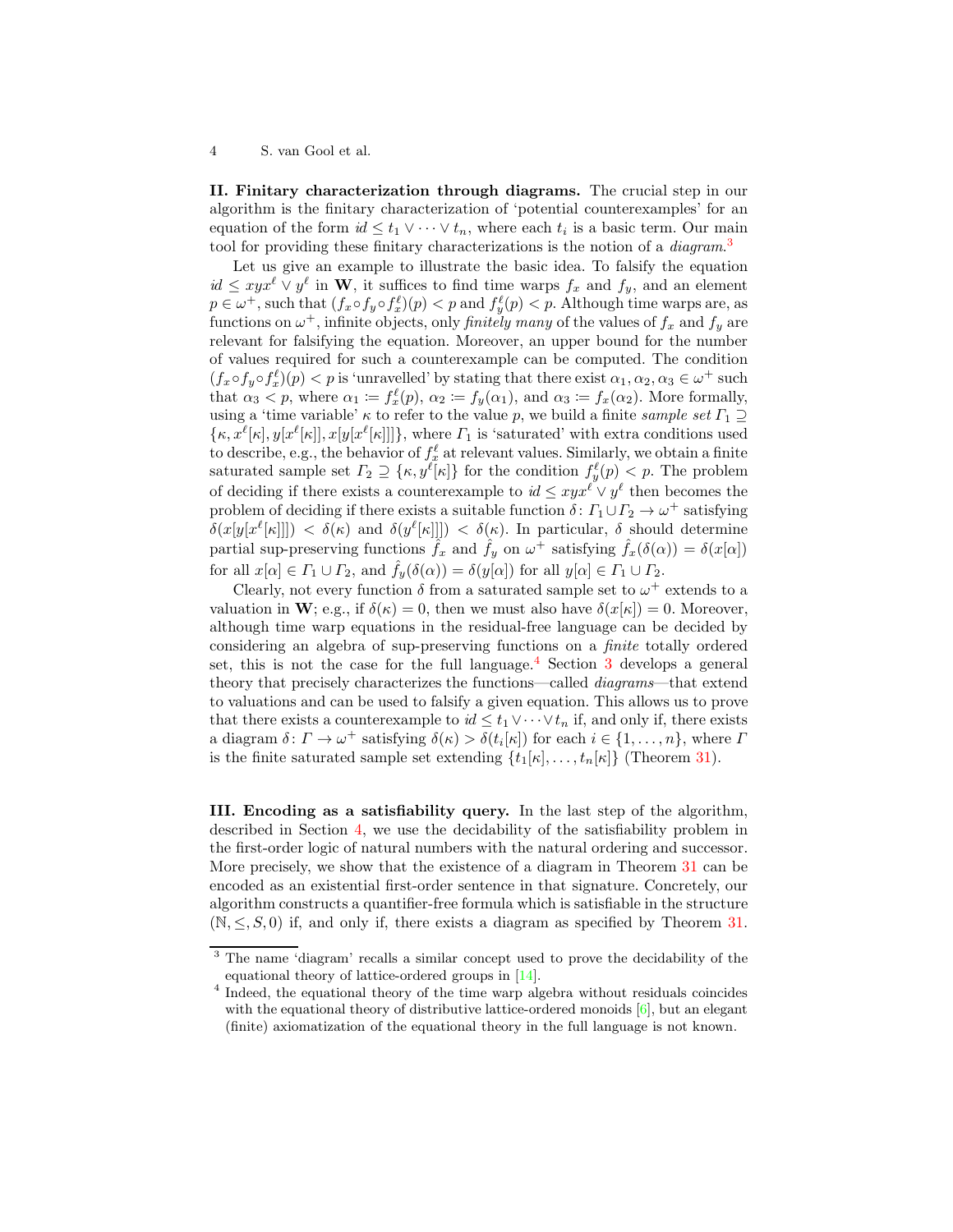Moreover, a satisfying assignment can be converted into a valuation into  $W$  that provides a counterexample to the equation  $id \leq t_1 \vee \cdots \vee t_n$ .

## <span id="page-4-0"></span>2 A normal form for time warps

The main aim of this section is to provide a normal form for time warp terms. Our first step is to provide a more precise description of the left and right residuals of time warps. Note that to prove that two time warps are equal, it suffices to show that they coincide on every non-zero natural number, since for any time warp f, it is always the case that  $f(0) = 0$  and  $f(\omega) = \sqrt{\{f(n) | n \in \omega\}}$ .

<span id="page-4-1"></span>**Lemma 2.** For any time warps  $f, g$  and  $p \in \omega^+$ ,

(a) 
$$
(f\setminus g)(p) = \begin{cases} 0 & \text{if } p = 0; \\ \bigvee\{q \in \omega^+ \mid f(q) \le g(p)\} & \text{if } p \in \omega \setminus \{0\}; \\ \bigvee\{q \in \omega^+ \mid (\exists m \in \omega)(f(q) \le g(m))\} & \text{if } p = \omega \end{cases}
$$

(b)  $(g/f)(p) = \bigwedge g[\{q \in \omega^+ \mid p \leq f(q)\}].$ 

*Proof.* (a) Let  $h$  denote the function defined by cases on the right of the equation. Clearly, h is monotonic and satisfies  $h(0) = 0$  and  $h(\omega) = \bigvee \{h(n) \mid n \in \omega\}$ , so h is a time warp. Moreover, since f preserves arbitrary joins,  $fh \leq g$ , and hence  $h \leq f\gtrsim g$ . For the converse, just observe that for any  $n \in \omega\setminus\{0\}$ , since  $f((f\backslash g)(n)) \leq g(n)$ , also  $(f\backslash g)(n) \leq h(n)$ . So  $h = f\backslash g$ .

(b) Let h be the function defined by  $h(p) := \bigwedge g[\{q \in \omega^+ \mid p \leq f(q)\}].$ Clearly, h is monotonic and satisfies  $h(0) = 0$  and  $h(\omega) = \bigvee \{h(n) \mid n \in \omega\}$ , so h is a time warp. Moreover,  $hf \leq g$ , and hence  $h \leq g/f$ . For the converse, let  $n \in \omega \setminus \{0\}$ . If  $q \in \omega^+$  satisfies  $n \leq f(q)$ , then  $(g/f)(n) \leq (g/f)(f(q)) \leq g(q)$ , and hence  $(g/f)(n) \le \bigwedge g[\{q \in \omega^+ \mid n \le f(q)\}] = h(n)$ . So  $h = g/f$ .

<span id="page-4-2"></span>Next, we show that residuals of time warps distribute over joins and meets.

**Lemma 3.** For any time warps  $f, q, h$ ,

| (a) $f \setminus (g \wedge h) = (f \setminus g) \wedge (f \setminus h)$  | (e) $(g \wedge h)/f = (g/f) \wedge (h/f)$ |  |
|--------------------------------------------------------------------------|-------------------------------------------|--|
| (b) $(g \wedge h) \backslash f = (g \backslash f) \vee (h \backslash f)$ | (f) $f/(g \wedge h) = (f/g) \vee (f/h)$   |  |
| (c) $f \setminus (g \vee h) = (f \setminus g) \vee (f \setminus h)$      | (g) $(g \vee h)/f = (g/f) \vee (h/f)$     |  |
| (d) $(g \vee h) \backslash f = (g \backslash f) \wedge (h \backslash f)$ | (h) $f/(g \vee h) = (f/g) \wedge (f/h).$  |  |

*Proof.* Parts (a), (d), (e), and (h) hold in any residuated lattice (see, e.g., [\[3\]](#page-14-2)). For (b), consider any  $n \in \omega \setminus \{0\}$ . Using Lemma [2\(](#page-4-1)a),

$$
((g \wedge h)\backslash f)(n) = \bigvee \{q \in \omega^+ \mid (g \wedge h)(q) \le f(n)\}
$$
  
= 
$$
\bigvee \{q \in \omega^+ \mid g(q) \le f(n) \text{ or } h(q) \le f(n)\}
$$
  
= 
$$
\bigvee \{q \in \omega^+ \mid g(q) \le f(n)\} \vee \bigvee \{q \in \omega^+ \mid h(q) \le f(n)\}
$$
  
= 
$$
((g\backslash f) \vee (h\backslash f))(n).
$$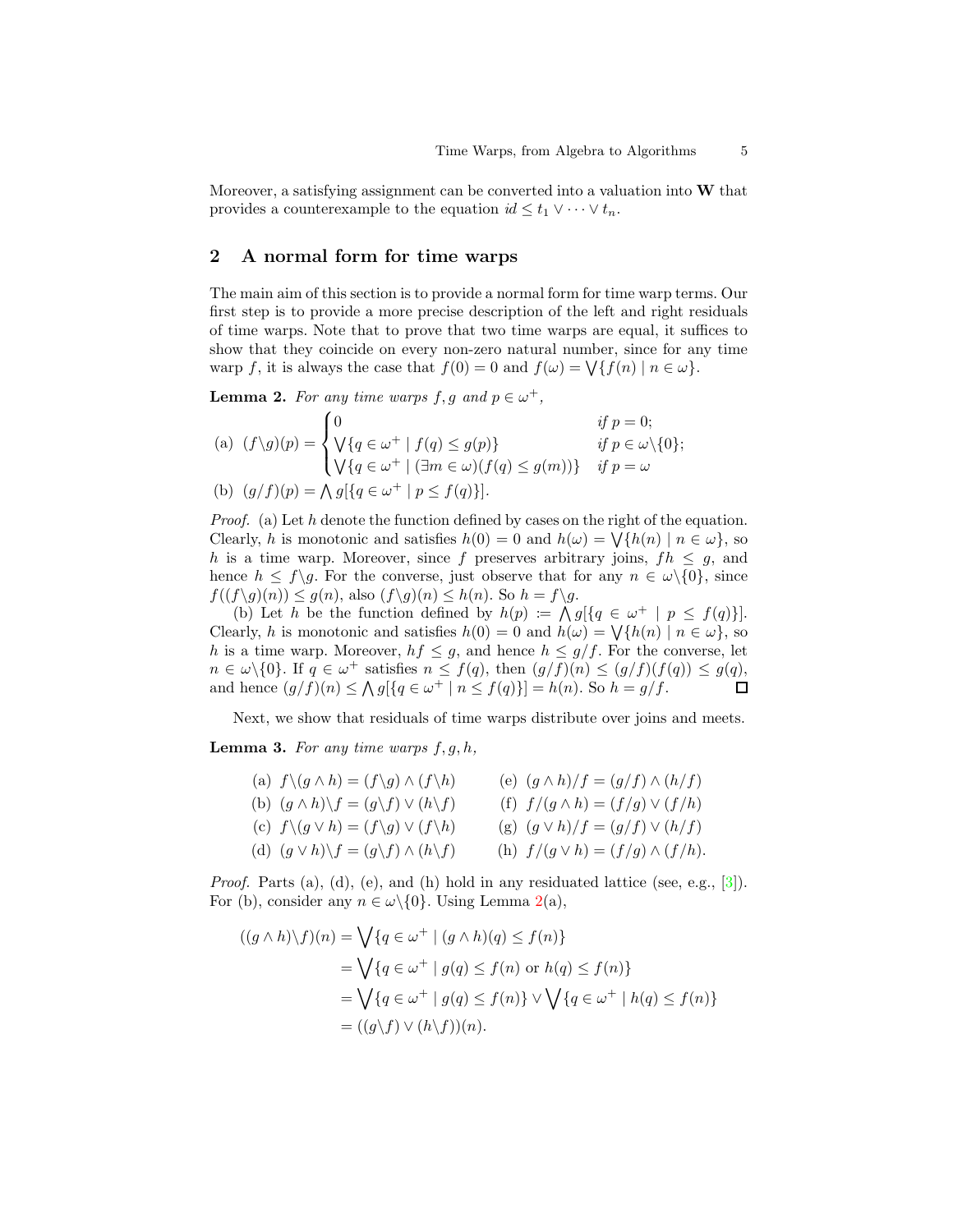For (f), consider any  $n \in \omega \setminus \{0\}$ . Using Lemma [2\(](#page-4-1)b),

$$
(f/(g \wedge h))(n) = \bigwedge f[\{q \in \omega^+ \mid n \le (g \wedge h)(q)\}]
$$
  
= 
$$
\bigwedge f[\{q \in \omega^+ \mid n \le g(q) \text{ and } n \le h(q)\}]
$$
  
= 
$$
\bigwedge f[\{q \in \omega^+ \mid n \le g(q)\}] \vee \bigwedge f[\{q \in \omega^+ \mid n \le h(q)\}]
$$
  
= 
$$
((g/f) \vee (h/f))(n).
$$

Parts (c) and (g) are proved similarly.

It follows from Lemma [3](#page-4-2) that every time warp term is equivalent to a meet of joins of terms constructed using the operations  $\circ, \setminus, \setminus, id$ ,  $\bot$ , and  $\top$ . However, we can take this simplification process one step further by expressing the residuals of time warps in terms of their restrictions to certain unary operations.

 $\Box$ 

**Definition 4.** For any time warp  $f$ , let

$$
f^{\ell} := id/f, \quad f^{\mathsf{r}} := f \backslash id, \text{ and } f^{\mathsf{o}} := \top \backslash f.
$$

<span id="page-5-0"></span>**Lemma 5.** For any time warps  $f, g$ ,

(a)  $f \gtrsim g = f^r g \vee (\top f)^r \vee g^{\circ}$ (b)  $g/f = gf^{\ell} \vee (f^{\ell})^{\circ}$ .

*Proof.* For (a), note first that clearly  $f'g \vee (\top f)' \vee g^{\circ} \leq f \setminus g$ . For the converse, consider any  $n \in \omega \backslash \{0\}$ . If  $g(n) = 0$ , then, by Lemma [2\(](#page-4-1)a),

$$
(f\setminus g)(n) = \bigvee \{q \in \omega^+ \mid f(q) \leq 0\} = \bigvee \{q \in \omega^+ \mid \top f(q) \leq id(n)\} = (\top f)^r(n).
$$

If  $g(n) \in \omega \backslash \{0\}$ , then, by Lemma [2\(](#page-4-1)a),

$$
(f\setminus g)(n) = \bigvee \{q \in \omega^+ \mid f(q) \le g(n)\} = \bigvee \{q \in \omega^+ \mid f(q) \le id(g(n))\} = f^r(g(n)).
$$

Finally, if  $g(n) = \omega$ , then, by Lemma [2\(](#page-4-1)a),

$$
(f\setminus g)(n) = \bigvee \{q \in \omega^+ \mid f(q) \le \omega)\} = \omega = \bigvee \{q \in \omega^+ \mid \top(q) \le \omega)\} = g^{\circ}(n).
$$

So  $f \gtrsim g \vee (\top f)^r \vee g^{\circ}$ .

For (b), note first that clearly  $gf^{\ell} \vee (f^{\ell})^{\circ} \leq g/f$ . For the converse, consider any  $n \in \omega \setminus \{0\}$ . If  $\{q \in \omega^+ \mid n \leq f(q)\} = \emptyset$ , then, by Lemma [2\(](#page-4-1)b),

$$
(g/f)(n)=\bigwedge g[\emptyset]=\omega=((f^\ell)^{\mathsf{o}})(n).
$$

Otherwise,  $\{q \in \omega^+ \mid n \leq f(q)\}\neq \emptyset$  and, by Lemma [2\(](#page-4-1)b),

$$
(g/f)(n) = \bigwedge g[\{q \in \omega^+ \mid n \le f(q)\}] = g(\bigwedge id[\{q \in \omega^+ \mid n \le f(q)\}]) = (gf^{\ell})(n).
$$
  
So 
$$
g/f = gf^{\ell} \vee (f^{\ell})^{\circ}.
$$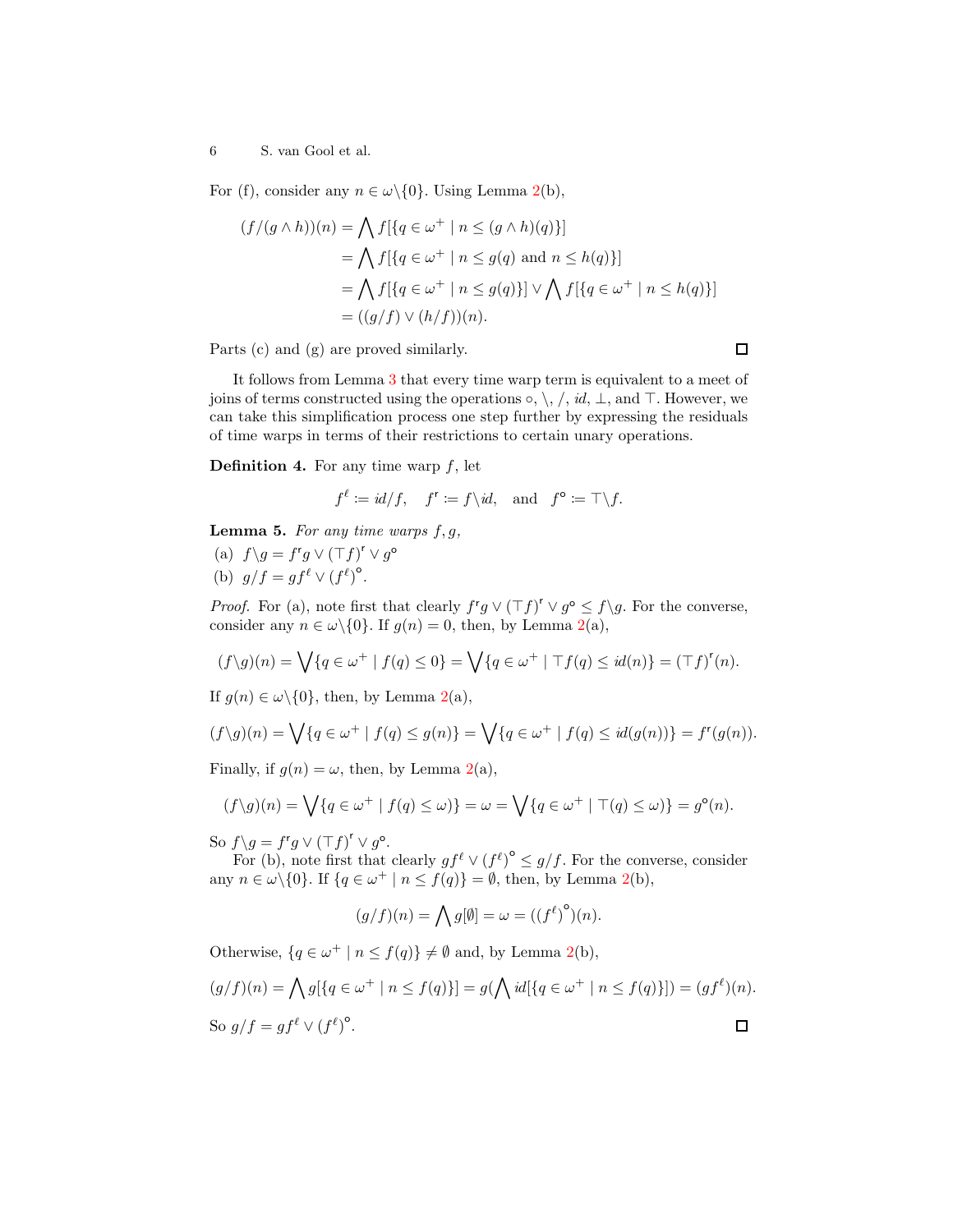To gain a better understanding of these defined unary operations, we observe that Lemma [2](#page-4-1) yields for any  $n \in \omega \backslash \{0\},\$ 

$$
f^{\circ}(n) = \max\{m \in \omega^{+} \mid \omega \le f(n)\}
$$
  

$$
f'(n) = \max\{m \in \omega^{+} \mid f(m) \le n\}
$$
  

$$
f^{\ell}(n) = \bigwedge\{m \in \omega^{+} \mid n \le f(m)\}.
$$

<span id="page-6-2"></span>The following lemmas collect some simple consequences of these observations.

**Lemma 6.** For any time warp f and  $n \in \omega \setminus \{0\}$ ,

$$
f^{\circ}(n) = 0 \iff f(n) < \omega
$$
\n
$$
f^{\circ}(n) = \omega \iff f(n) = \omega
$$
\n
$$
f^{\circ}(\omega) = 0 \iff f(k) < \omega \text{ for all } k \in \omega
$$
\n
$$
f^{\circ}(\omega) = \omega \iff f(k) = \omega \text{ for some } k \in \omega.
$$

<span id="page-6-3"></span>**Lemma 7.** For any time warp  $f, n \in \omega \setminus \{0\}$ , and  $m \in \omega$ ,

$$
f'(n) = m \iff f(m) \le n < f(m+1)
$$
\n
$$
f'(n) = \omega \iff f(\omega) \le n
$$
\n
$$
f'(\omega) = m \iff f(m+1) = \omega \text{ and } f'(k) = m \text{ for some } k \in \omega
$$
\n
$$
f'(k) = \omega \iff f(\omega) < \omega \text{ or } (f(\omega) = \omega \text{ and } \forall k \in \omega : f(k) < \omega).
$$

<span id="page-6-4"></span>**Lemma 8.** For any time warp  $f, n \in \omega \setminus \{0\}$ , and  $m \in \omega$ ,

$$
f^{\ell}(n) = m \iff f(m-1) < n \le f(m)
$$
\n
$$
f^{\ell}(n) = \omega \iff f(\omega) < n
$$
\n
$$
f^{\ell}(\omega) = m \iff f(m) = \omega \text{ and } f^{\ell}(k) = m \text{ for some } k \in \omega
$$
\n
$$
f^{\ell}(\omega) = \omega \iff f(\omega) < \omega \text{ or } (f(\omega) = \omega \text{ and } \forall k \in \omega : f(k) < \omega).
$$

Note also that  $\top = \bot^{\ell}$ . We call a time warp term *basic* if it is constructed using only  $\circ$ , id,  $\perp$ , and the defined operations  $t^{\ell} := id/t$ ,  $t^r := t \setminus id$ , and  $t^o := \top \setminus t$ . Our normal form theorem now follows, using Lemma [5](#page-5-0) to remove residuals from a time warp term, then Lemma [3](#page-4-2) and other distributivity properties of W to push out meets and joins, preserving equivalence in  $W$  at every step.

<span id="page-6-0"></span>Theorem 9. There is an effective procedure that given any time warp term t, produces positive integers  $m, n_1, \ldots, n_m$  and a set of basic time warp terms  ${t_{i,j} | 1 \leq i \leq m; 1 \leq j \leq n_i}$  satisfying  $\mathbf{W} \models t \approx \bigwedge_{i=1}^{m} \bigvee_{j=1}^{n_i} t_{i,j}$ .

<span id="page-6-1"></span>Corollary 10. The equational theory of  $W$  is decidable if, and only if, there exists an effective procedure that decides for any finite non-empty set of basic time warp terms  $\{t_1, \ldots, t_n\}$  if  $\mathbf{W} \models \textit{id} \leq t_1 \vee \cdots \vee t_n$ .

We conclude this section by introducing a further notion that will be useful for providing finitary characterizations of time warps.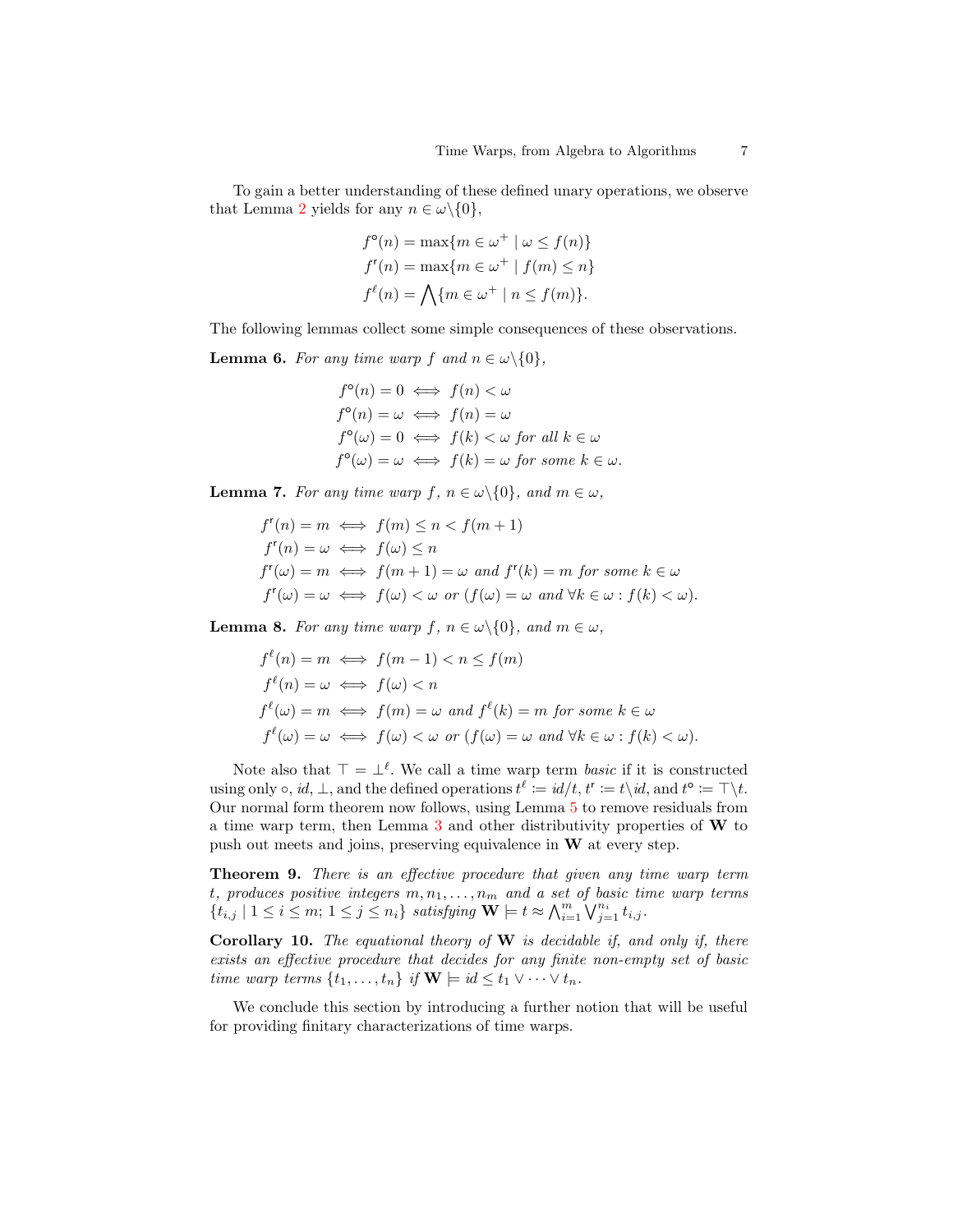**Definition 11.** For any time warp  $f$ , let

$$
last(f) := \bigwedge \{ p \in \omega^+ \mid f(p) = f(\omega) \}.
$$

Observe that last  $(f) < \omega$  if, and only if, f is eventually constant, i.e., increases a finite number of times, and that  $\text{last}(f)$  can be defined equivalently in the language of time warps as  $(f^{\ell} f)(\omega)$ . For future reference, we record the following easy consequences of this definition.

<span id="page-7-1"></span>**Lemma 12.** For any time warps  $f, g$ ,

- (a)  $\text{last}(fg) = \omega \iff (\text{last}(f) = \omega \text{ and } \text{last}(g) = \omega)$ (b)  $\text{last}(f) = \omega \iff \text{last}(f^r) = \omega \iff \text{last}(f^{\ell}) = \omega.$
- <span id="page-7-0"></span>3 Diagrams

## In this section, we define diagrams as finitary characterizations of 'potential counterexamples' for equations of the form  $id \leq t_1 \vee \cdots \vee t_n$ , where each  $t_i$ is a basic time warp term. This definition is obtained by considering relevant properties of time warps assigned to variables in a refuting valuation, and it therefore follows easily that if  $\mathbf{W} \not\models id \leq t_1 \vee \cdots \vee t_n$ , then there exists a suitable refuting diagram. The more challenging direction is to show that every refuting diagram extends to a refuting valuation witnessing  $\mathbf{W} \not\models id \leq t_1 \vee \cdots \vee t_n$ .

Note first that, using Theorem [9,](#page-6-0) we may without loss of generality express validity in  $W$  using a simplified language where the restricted residuals are taken as fundamental operations. Let  $\mathcal{T}_V$  be a countably infinite set of *term variables*, with elements denoted by  $x, y, z$ , etc.

Definition 13. A *basic term* belongs to the grammar

$$
\mathcal{T} \ni t, u ::= x \mid tu \mid t^{\circ} \mid t^{\ell} \mid t^{\mathsf{r}} \mid id \mid \bot.
$$

We also define valuations and interpretations explicitly for basic terms.

**Definition 14.** A valuation  $\theta$  is a map  $\mathcal{T}_V \to \mathcal{W}$ . The interpretation of a basic term t under  $\theta$ , denoted by  $[[t]]_{\theta}$ , is the time warp defined inductively by

$$
[\![x]\!]_\theta:=\theta(x), \qquad \quad [\![tu]\!]_\theta:=[\![t]\!]_\theta [\![u]\!]_\theta, \qquad \quad [\![t^\star]\!]_\theta:=[\![t]\!]_\theta^\star \ \ \text{for} \ \star\in\{\mathsf{o},\ell,\mathsf{r}\}.
$$

Corollary  $10$  tells us that the equational theory of W is decidable if, and only if, there exists an effective procedure that decides, for any finite set of basic terms T, if there exists a valuation  $\theta$  and  $p \in \omega^+$  such that  $[[t]]_{\theta}(p) < p$  for all  $t \in T$ . To refer to this element p, we let  $\mathscr{I}_V$  be a countably infinite set of time *variables* containing elements denoted by  $\kappa$ ,  $\kappa'$ , etc, noting that in fact only one time variable will be required for the proofs in this paper. We now define a new language of 'samples' that will be used to refer to values considered in a diagram.

**Definition 15.** A *sample* belongs to the grammar (where  $t$  is any basic term)

$$
\mathscr{I} \ni \alpha ::= \kappa \mid t[\alpha] \mid \mathsf{s}(\alpha) \mid \mathsf{p}(\alpha) \mid \mathsf{last}(t).
$$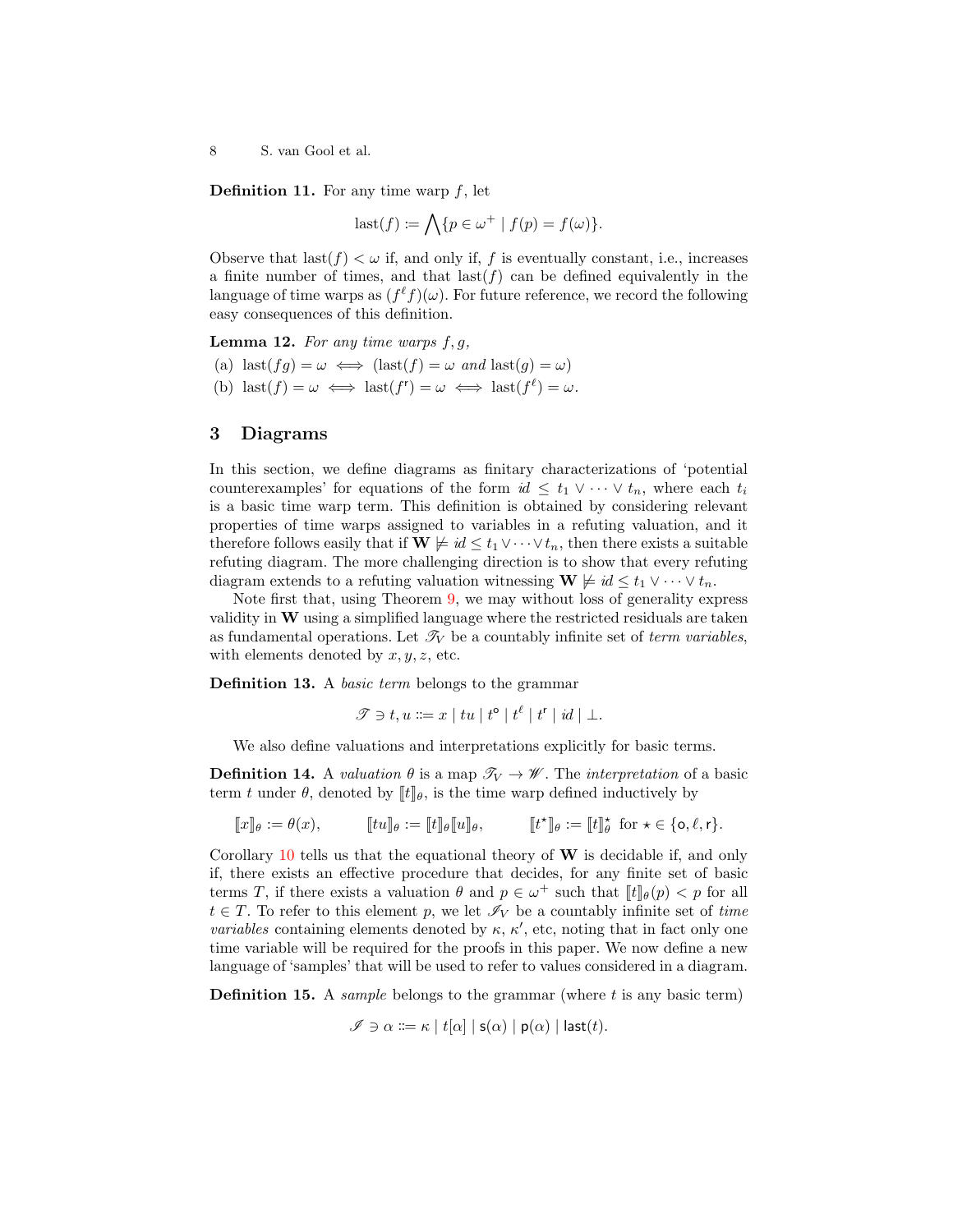Although samples are purely syntactic, the notation is indicative of their intended meaning. Given an initial sample set  $\{t_1[\kappa], \ldots, t_n[\kappa]\}\)$ , obtained from the equation  $id \leq t_1 \vee \cdots \vee t_n$ , the idea is to 'saturate' this set by adding further samples required to describe the existence of a counterexample.

**Definition 16.** A sample set  $\Delta$  is called *saturated* if whenever  $\alpha \in \Delta$  and  $\alpha \leadsto \beta$ , also  $\beta \in \Delta$ , where  $\rightsquigarrow$  is the relation between samples defined by

| $t[\alpha] \rightsquigarrow \alpha$        | $t^{\circ}[\alpha] \rightsquigarrow t[\alpha]$                                     |
|--------------------------------------------|------------------------------------------------------------------------------------|
| $s(\alpha) \rightsquigarrow \alpha$        | $t^{\circ}[\alpha] \rightsquigarrow t[t^{\circ}[\alpha]], t[s(t^{\circ}[\alpha])]$ |
| $p(\alpha) \rightsquigarrow \alpha$        | $t^{\ell}[\alpha] \rightsquigarrow t[t^{\ell}[\alpha]], t[p(t^{\ell}[\alpha])]$    |
| $tu[\alpha] \rightsquigarrow t[u[\alpha]]$ | $t[\alpha] \rightsquigarrow t[\text{last}(t)].$                                    |

The *saturation* of a sample set  $\Delta$  is

$$
\Delta^{\sim} \coloneqq \{ \beta \mid \exists \alpha \in \Delta, \alpha \leadsto^* \beta \},
$$

where  $\rightsquigarrow^*$  denotes the reflexive transitive closure of  $\rightsquigarrow$ .

<span id="page-8-4"></span>A proof of the following result can be found in Appendix [A.1.](#page-16-0)

Lemma 17. The saturation of a finite sample set is finite.

Let us fix, until after Definition [25,](#page-9-0) a saturated sample set  $\Delta$ .

**Definition 18.** A  $\Delta$ -prediagram is a map  $\delta: \Delta \to \omega^+$ .

We now give a list of conditions for a  $\Delta$ -prediagram to be a  $\Delta$ -diagram.

**Definition 19.** For  $p \in \omega^+$ , let

$$
p \ominus 1 := \begin{cases} p-1 & \text{if } p \in \omega \setminus \{0\} \\ p & \text{if } p \in \{0,\omega\} \end{cases}, \qquad p \oplus 1 := \begin{cases} p+1 & \text{if } p \in \omega \\ p & \text{if } p = \omega \end{cases}.
$$

<span id="page-8-5"></span>**Definition 20.** A  $\Delta$ -prediagram  $\delta$  is called *structurally-sound* if

$$
\forall t[\alpha], t[\beta] \in \Delta, \ \delta(\alpha) \le \delta(\beta) \Rightarrow \delta(t[\alpha]) \le \delta(t[\beta]) \tag{1}
$$

<span id="page-8-7"></span><span id="page-8-6"></span><span id="page-8-2"></span><span id="page-8-0"></span>
$$
\forall t[\alpha] \in \Delta, \ \delta(\alpha) = 0 \Rightarrow \delta(t[\alpha]) = 0 \tag{2}
$$

$$
\forall \mathbf{p}(\alpha) \in \Delta, \ \delta(\mathbf{p}(\alpha)) = \delta(\alpha) \ominus 1 \tag{3}
$$

<span id="page-8-9"></span><span id="page-8-8"></span><span id="page-8-3"></span><span id="page-8-1"></span>
$$
\forall \mathbf{s}(\alpha) \in \Delta, \ \delta(\mathbf{s}(\alpha)) = \delta(\alpha) \oplus 1 \tag{4}
$$

$$
\forall t[\alpha] \in \Delta, \ \delta(\mathsf{last}(t)) \le \delta(\alpha) \Leftrightarrow \delta(t[\alpha]) = \delta(t[\mathsf{last}(t)]) \tag{5}
$$

$$
\forall t[\mathsf{last}(t)] \in \Delta, \ \delta(\mathsf{last}(t)) = \omega \Rightarrow \delta(t[\mathsf{last}(t)]) = \omega. \tag{6}
$$

**Definition 21.** A  $\Delta$ -prediagram  $\delta$  is called *logically-sound* if

$$
\forall id[\alpha] \in \Delta, \ \delta(id[\alpha]) = \delta(\alpha) \tag{7}
$$

$$
\forall \bot[\alpha] \in \Delta, \ \delta(\mathsf{last}(\bot)) = 0 \tag{8}
$$

<span id="page-8-11"></span><span id="page-8-10"></span>
$$
\forall tu[\alpha] \in \Delta, \ \delta(tu[\alpha]) = \delta(t[u[\alpha]]) \tag{9}
$$

$$
\forall tu[{\mathsf{last}}(tu)] \in \Delta, \ \delta({\mathsf{last}}(tu)) = \omega \ \Rightarrow \ \delta({\mathsf{last}}(t)) = \delta({\mathsf{last}}(u)) = \omega. \tag{10}
$$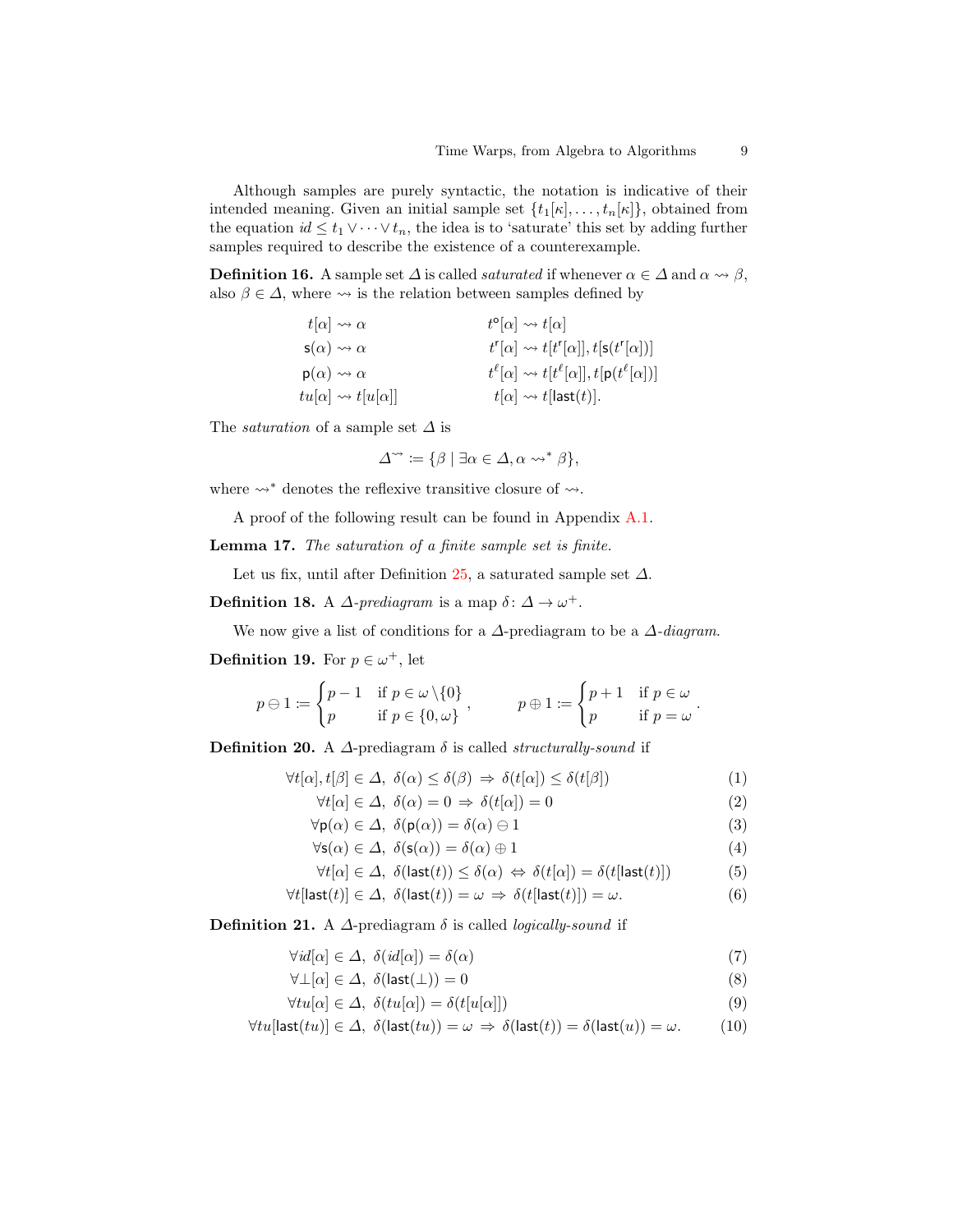**Definition 22.** A  $\Delta$ -prediagram  $\delta$  is called *o-sound* if

$$
\forall t^{\circ}[\alpha] \in \Delta, \ \delta(t^{\circ}[\alpha]) = 0 \ \text{or} \ \delta(t^{\circ}[\alpha]) = \omega \tag{11}
$$

$$
\forall t^{\circ}[\alpha] \in \Delta, \ \delta(\alpha) < \omega \Rightarrow (\delta(t^{\circ}[\alpha]) = \omega \Leftrightarrow \delta(t[\alpha]) = \omega) \tag{12}
$$

$$
\forall \mathsf{last}(t^{\mathsf{o}}) \in \Delta, \ \delta(\mathsf{last}(t^{\mathsf{o}})) < \omega \tag{13}
$$

$$
\forall t[\alpha], t^{\text{o}}[\mathsf{last}(t^{\text{o}})] \in \varDelta, \ (\delta(t^{\text{o}}[\mathsf{last}(t^{\text{o}})]) < \omega \ \text{ and } \ \delta(\alpha) < \omega) \ \Rightarrow \ \delta(t[\alpha]) < \omega. \tag{14}
$$

**Definition 23.** A  $\Delta$ -prediagram  $\delta$  is called *r*-sound if

$$
\forall t[t^{r}[\alpha]] \in \Delta, \ \delta(t[t^{r}[\alpha]]) \leq \delta(\alpha) \tag{15}
$$
  

$$
\forall t^{r}[\alpha] \in \Delta, \ (0 < \delta(\alpha) < \omega \text{ and } \delta(t^{r}[\alpha]) < \omega) \Rightarrow \delta(\alpha) < \delta(t[s(t^{r}[\alpha])])
$$

<span id="page-9-11"></span><span id="page-9-10"></span><span id="page-9-9"></span><span id="page-9-8"></span><span id="page-9-7"></span><span id="page-9-6"></span><span id="page-9-5"></span><span id="page-9-4"></span>
$$
^{(1)} \quad (16)
$$

$$
\forall t^r[\mathsf{last}(t^r)] \in \Delta, \ \delta(\mathsf{last}(t^r)) = \omega \ \Rightarrow \ \delta(\mathsf{last}(t)) = \omega \tag{17}
$$

$$
\forall t^r[\mathsf{last}(t^r)] \in \Delta, \ \delta(t^r[\mathsf{last}(t^r)]) < \omega \ \Rightarrow \ \delta(t[\mathsf{s}(t^r[\mathsf{last}(t^r)])]) = \omega. \tag{18}
$$

<span id="page-9-3"></span>**Definition 24.** A  $\Delta$ -prediagram  $\delta$  is called  $\ell$ -sound if

$$
\forall t[t^{\ell}[\alpha]] \in \Delta, \ \delta(t^{\ell}[\alpha]) < \omega \Rightarrow \delta(\alpha) \leq \delta(t[t^{\ell}[\alpha]]) \tag{19}
$$
\n
$$
\forall t^{\ell}[\alpha] \in \Delta, \ (0 < \delta(\alpha) < \omega \text{ and } \delta(t^{\ell}[\alpha]) < \omega) \Rightarrow \delta(t[\mathsf{p}(t^{\ell}[\alpha])]) < \delta(\alpha)
$$

<span id="page-9-15"></span><span id="page-9-14"></span><span id="page-9-13"></span><span id="page-9-12"></span><span id="page-9-1"></span>
$$
(20)
$$

$$
\forall t[t^{\ell}[\alpha]] \in \Delta, \ (\delta(\alpha) < \omega \ \text{and} \ \delta(t^{\ell}[\alpha]) = \omega) \Rightarrow \delta(t[t^{\ell}[\alpha]]) < \delta(\alpha) \tag{21}
$$

$$
\forall t^{\ell}[\mathsf{last}(t^{\ell})] \in \Delta, \ \delta(\mathsf{last}(t^{\ell})) = \omega \ \Rightarrow \ \delta(\mathsf{last}(t)) = \omega \tag{22}
$$

$$
\forall t^{\ell}[\mathsf{last}(t^{\ell})] \in \Delta, \ \delta(t^{\ell}[\mathsf{last}(t^{\ell})]) < \omega \Rightarrow \delta(t[t^{\ell}[\mathsf{last}(t^{\ell})]]) = \omega. \tag{23}
$$

<span id="page-9-0"></span>Definition 25. A  $\Delta$ -prediagram  $\delta$  is called a  $\Delta$ -diagram if it is structurally sound, logically sound,  $o$ -sound,  $\ell$ -sound, and r-sound.

It follows from the next proposition that any counterexample to the validity of an equation in W restricts to a finite diagram witnessing this failure. More precisely, if  $\mathbf{W} \not\models id \leq t_1 \vee \cdots \vee t_n$ , where each  $t_i$  is a basic term, and  $\Delta$  is the saturation of the sample set  $\{t_1[\kappa], \ldots, t_n[\kappa]\}$ , then there exists a  $\Delta$ -diagram  $\delta$ satisfying  $\delta(\kappa) > \delta(t_i[\kappa])$  for each  $i \in \{1, \ldots, n\}.$ 

<span id="page-9-2"></span>**Proposition 26.** Let T be a set of basic terms,  $\kappa$  a time variable, and  $\Delta$  the saturation of the sample set  $\{t[\kappa] \mid t \in T\}$ . Then for any valuation  $\theta$  and  $p \in \omega^+$ , there exists a  $\Delta$ -diagram  $\delta$  such that  $\delta(\kappa) = p$  and  $\delta(t|\kappa) = \llbracket t \rrbracket_{\theta}(p)$  for all  $t \in T$ .

*Proof.* We define the map  $\delta: \Delta \to \omega^+$  recursively by

 $\delta(\kappa) := p$  $\forall t[\alpha] \in \Delta, \quad \delta(t[\alpha]) := [t]_{\theta}(\delta(\alpha))$  $\forall$ last $(t) \in \Delta$ ,  $\delta$ (last $(t)$ ) := last $(\llbracket t \rrbracket_{\theta})$  $\forall p(\alpha) \in \Delta$ ,  $\delta(p(\alpha)) \coloneqq \delta(\alpha) \ominus 1$  $\forall$ s $(\alpha) \in \Delta$ ,  $\delta$ (s $(\alpha)$ ) :=  $\delta(\alpha) \oplus 1$ .

The map  $\delta$  is well-defined since  $\alpha \in \Delta$  if, and only if, there exist samples  $\alpha_1, \ldots, \alpha_n$  such that  $\alpha_1 = t[\kappa]$  for some  $t \in T$ ,  $\alpha_n = \alpha$ , and  $\alpha_j \leadsto \alpha_{j+1}$  for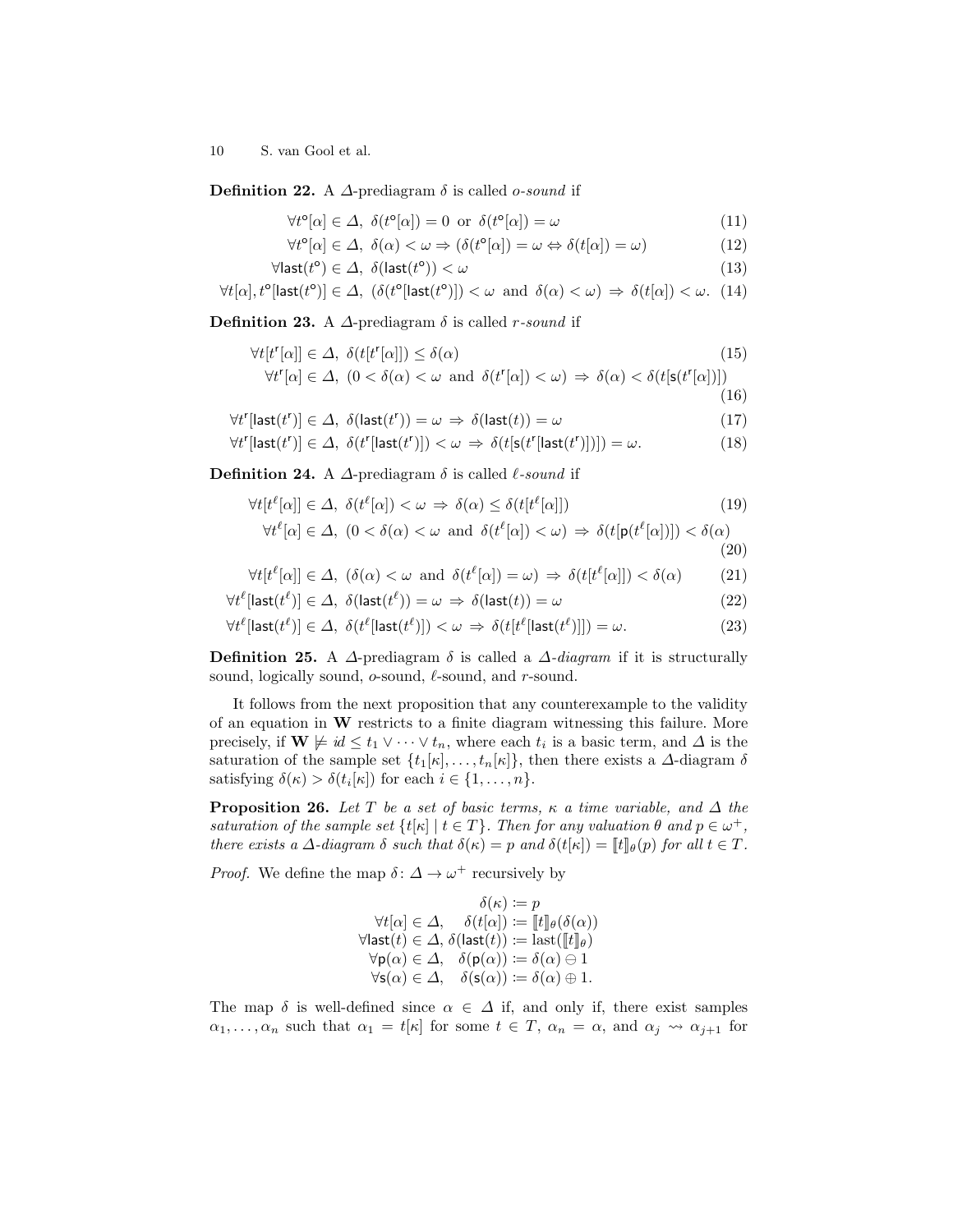each  $j \in \{1, \ldots, n-1\}$ . So  $\delta$  is a  $\Delta$ -prediagram. A proof that  $\delta$  is a  $\Delta$ -diagram i.e., that  $\delta$  satisfies conditions [\(1\)](#page-8-0) to [\(23\)](#page-9-1)—may be found in Appendix [A.2.](#page-18-0)  $\Box$ 

We now turn our attention to proving that every  $\Delta$ -diagram  $\delta$  extends to a valuation  $\theta$  satisfying  $\|t\|_{\theta}(\delta(\alpha)) = \delta(t|\alpha|)$  for all  $t|\alpha| \in \Delta$ . First, we use  $\delta$  to define a partial sup-preserving function  $|t|_{\delta}$  for each basic term t.

**Definition 27.** For any  $\Delta$ -diagram  $\delta$  and basic term t, let

$$
\lfloor t \rfloor_{\delta} \coloneqq \{ (\delta(\alpha), \delta(t[\alpha])) \mid t[\alpha] \in \Delta \}.
$$

A time warp f extends  $\lfloor t \rfloor_{\delta}$  if  $f(i) = j$  for all  $(i, j) \in \lfloor t \rfloor_{\delta}$ , and strongly extends  $|t|_{\delta}$  if also

either 
$$
\lfloor t \rfloor_{\delta} = \emptyset
$$
 or  $\lfloor \lfloor t \rfloor_{\delta} \neq \emptyset$  and  $\delta(\mathsf{last}(t)) = \omega \implies \mathsf{last}(f) = \omega)$ .

<span id="page-10-0"></span>**Lemma 28.** There exists an effective procedure that produces for any finite  $\Delta$ diagram  $\delta$  and term variable x, an algorithmic description of a time warp f that strongly extends  $|x|_{\delta}$ .

*Proof.* If  $|x|_{\delta} = \emptyset$ , then any time warp strongly extends it, so assume  $|x|_{\delta} \neq \emptyset$ . By [\(1\)](#page-8-0),  $\lfloor x \rfloor_{\delta}$  can be considered as a partial map from  $\omega^+$  to  $\omega^+$ . Moreover, since  $\Delta$  is saturated, and, by [\(5\)](#page-8-1),  $\delta(x[\text{last}(x)]) \geq j$  for all  $(i, j) \in |x|_{\delta}$ , we have  $(\delta(\textsf{last}(x)), \delta(x|\textsf{last}(x)|)) \in |x|_{\delta}$ .

Let  $X := |x|_{\delta} \cup \{(0,0),(\omega,\delta(x[\text{last}(x)]))\}.$  This is still a partial map by [\(2\)](#page-8-2) and [\(5\)](#page-8-1). For each  $i \in \omega$ , there exists a unique pair  $(i_1, j_1), (i_2, j_2) \in X$  such that  $i_1 \leq i \leq i_2$  and there is no  $(i_3, j_3) \in X$  with  $i_1 \leq i_3 \leq i_2$ , and we define

$$
f(i) \coloneqq \min(j_2, j_1 \oplus (i - i_1)),
$$

where  $n \oplus m := \min\{\omega, n + m\}$ . Let also  $f(\omega) := \delta(x[\textsf{last}(x)])$ .

Clearly f is monotonic. It extends  $\lfloor x \rfloor_{\delta}$ , since  $i = i_1 < \omega$  implies  $f(i_1) =$  $\min(j_2, j_1) = j_1$ . In particular,  $f(0) = 0$ . To confirm that f is a time warp, it remains to show that  $f(\omega) = \bigvee \{ f(i) \mid i \in \omega \}.$  If  $\delta(x[\textsf{last}(x)]) = f(\omega) < \omega$ , then, by [\(6\)](#page-8-3),  $\delta(\textsf{last}(x)) < \omega$  and, by monotonicity,  $f(i) = f(\omega)$  for each  $i \geq \delta(\textsf{last}(x))$ and  $f(\omega) = f(\delta(\textsf{last}(x))) = \bigvee \{f(i) \mid i \in \omega\}$ . If  $f(\omega) = \omega$ , then for each  $j \in \omega$ , there exists an  $i \in \omega$  such that  $f(i) > j$ , and hence  $\bigvee_{i \leq \omega} f(i) = \omega = f(\omega)$ .

Finally, suppose that  $\delta(\mathsf{last}(x)) = \omega$ . Then [\(6\)](#page-8-3) yields  $(\omega, \omega) \in \lfloor x \rfloor_{\delta}$  and for any  $(i, j) \in \lfloor x \rfloor_{\delta}$ , if  $i \in \omega$ , then also  $j \in \omega$ . Hence, last $(f) = \omega$ , by the definition of f. So f strongly extends  $|x|_{\delta}$ . □

<span id="page-10-1"></span>**Lemma 29.** For every basic term t, valuation  $\theta$ , and  $\Delta$ -diagram  $\delta$ , if  $\theta(x)$ strongly extends  $\lfloor x \rfloor_{\delta}$  for every term variable x, then  $\llbracket t \rrbracket_{\theta}$  strongly extends  $\lfloor t \rfloor_{\delta}$ .

*Proof.* By induction on t. The case  $t = x$  is immediate and the other cases follow by a series of lemmas proved in Appendix [A.3,](#page-19-0) and the induction hypothesis.  $\Box$ 

<span id="page-10-2"></span>The next proposition is then a direct consequence of Lemmas [28](#page-10-0) and [29.](#page-10-1)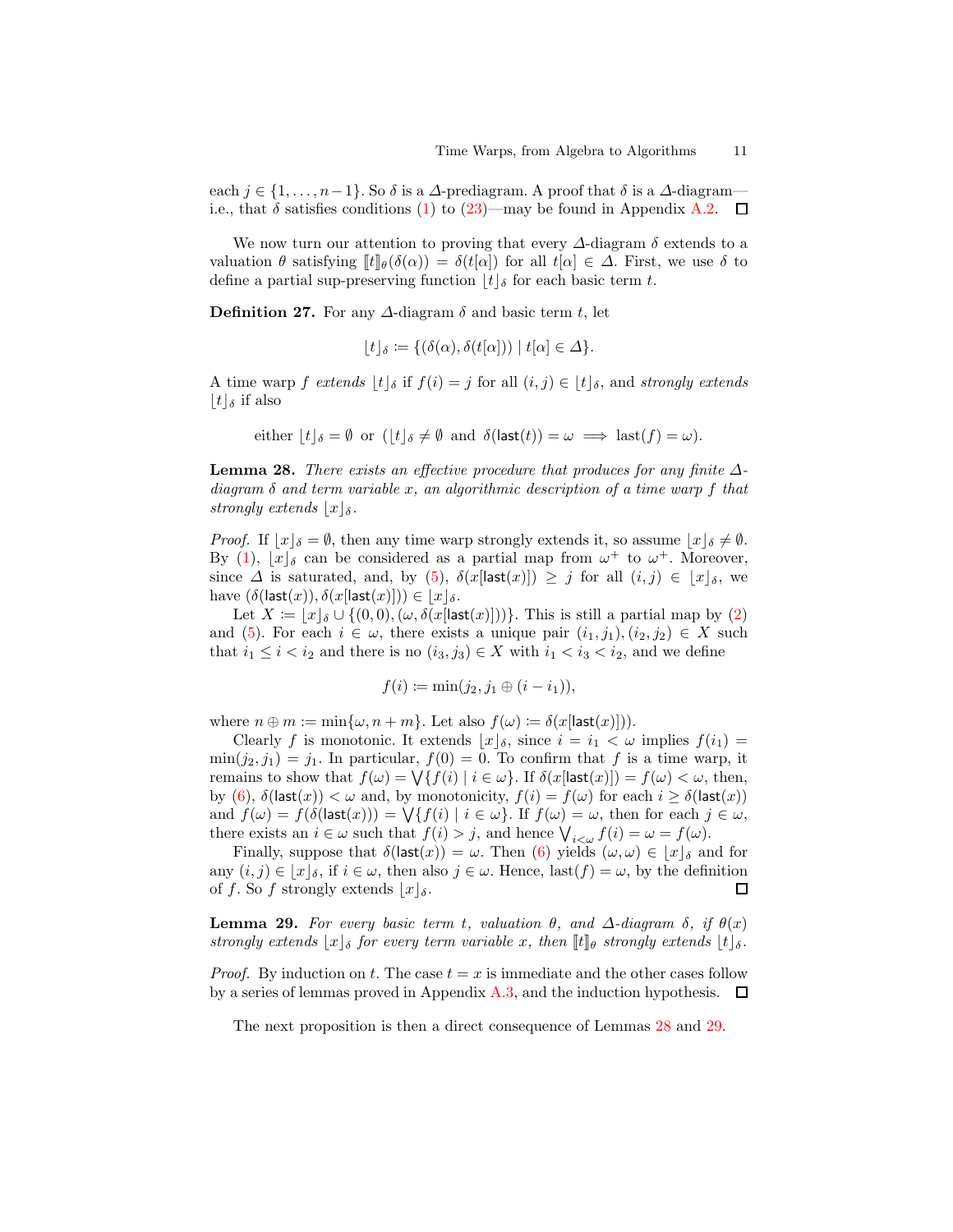**Proposition 30.** There is an effective procedure that produces for any finite  $\Delta$ -diagram  $\delta$ , an algorithmic description of a valuation  $\theta$  satisfying  $\llbracket \mathbf{t} \rrbracket_{\theta}(\delta(\alpha)) =$ δ(t[α]) for all t[α] ∈ Δ.

<span id="page-11-0"></span>We are now ready to establish the main theorem of this section.

**Theorem 31.** Let  $t_1, \ldots, t_n$  be basic terms,  $\kappa$  a time variable, and  $\Delta$  the saturation of the sample set  $\{t_1[\kappa], \ldots, t_n[\kappa]\}$ . Then  $\mathbf{W} \not\models id \leq t_1 \vee \cdots \vee t_n$  if, and only if, there exists a  $\Delta$ -diagram  $\delta$  such that  $\delta(\kappa) > \delta(t_i[\kappa])$  for all  $i \in \{1, \ldots, n\}$ .

*Proof.* Suppose first that  $\mathbf{W} \not\models id \leq t_1 \vee \cdots \vee t_n$ . Then there exist a valuation  $\theta$  and  $p \in \omega^+$  such that  $p = id(p) > [t_i]_{\theta}(p)$  for all  $i \in \{1, ..., n\}$ . Hence, by Proposition [26,](#page-9-2) there exists a  $\Delta$ -diagram  $\delta$  such that  $\delta(\kappa) = p > ||t_i||_{\theta}(p) =$  $\delta(t_i[\kappa])$  for all  $i \in \{1, \ldots, n\}.$ 

Now suppose that there exists a  $\Delta$ -diagram  $\delta$  such that  $\delta(\kappa) > \delta(t_i[\kappa])$  for all  $i \in \{1, \ldots, n\}$ . Then, by Proposition [30,](#page-10-2) there exists a valuation  $\theta$  such that  $[\![t_i]\!]_{\theta}(\delta(\kappa)) = \delta(t_i[\kappa])$  for all  $i \in \{1, \ldots, n\}$ . So  $id(\delta(\kappa)) = \delta(\kappa) > [\![t_i]\!]_{\theta}(\delta(\kappa))$  for all  $i \in \{1, \ldots, n\}$ . Hence  $\mathbf{W} \not\models id \leq t_1 \vee \cdots \vee t_n$ .  $\Box$ 

## <span id="page-11-1"></span>4 Decidability via Logic

Let  $t_1, \ldots, t_n$  be basic terms,  $\kappa$  a time variable, and  $\Delta$  the saturation of the sample set  $\{t_1[\kappa], \ldots, t_n[\kappa]\}\)$ . Our aim in this section is to express the existence of a  $\Delta$ -diagram witnessing  $\mathbf{W} \not\models \textit{id} \leq t_1 \vee \ldots \vee t_n$ , as stated in Theorem [31,](#page-11-0) via an existential sentence over the natural numbers with the ordering and successor relations. Since the first-order theory of this structure is decidable, it follows that the equational theory of  $\bf{W}$  is decidable, concluding the proof of Theorem [1.](#page-2-0)

Note that in the logic encoding, we will no longer allow  $\omega$  as a value for the variables. The theoretical reason why this is possible is that the ordinal  $\omega^+$  admits a first-order (even quantifier-free) interpretation in  $\omega$ . However, we will avoid relying upon such model-theoretic generalities here and just give the necessary concrete definitions.

Our construction of a first-order formula  $\phi$  encoding the existence of a  $\Delta$ diagram uses the samples in  $\Delta$  as variables and proceeds in two steps:

- 1. We define a formula  $\psi$  with variables in  $\Delta$ , intended to be interpreted in  $\omega^+$ , using the order relation symbol  $\preceq$ , the successor relation symbol S, and two further unary relation symbols  $\mathcal O$  and  $\mathcal I$ , where the intended interpretations of  $\mathcal{O}(x)$  and  $\mathcal{I}(x)$  are " $x = \omega$ " and " $x = 0$ ", respectively.
- 2. We obtain  $\phi$  by eliminating the symbols  $\mathcal O$  and  $\mathcal I$  from  $\psi$  and re-interpreting  $\preceq$  and S using an encoding of  $\omega^+$  in the structure  $(\mathbb{N}, \leq, S, 0)$ .

Let  $\tau$  be the relational first-order signature with two binary relation symbols  $\preceq$  and S, and two unary relation symbols O and I. We consider  $\omega^+$  as a  $\tau$ structure by defining  $\preceq^{\omega^+}$  to be the natural ordering of  $\omega^+$ ,  $\mathcal{S}^{\omega^+} \coloneqq \{(n, n+1) \mid$  $n \in \omega \} \cup \{(\omega, \omega)\}, \mathcal{I}^{\omega^+} := \{0\},\$ and  $\mathcal{O}^{\omega^+} := \{\omega\}.$  Note that a  $\Delta$ -prediagram is a valuation of the variables in  $\Delta$  in this structure.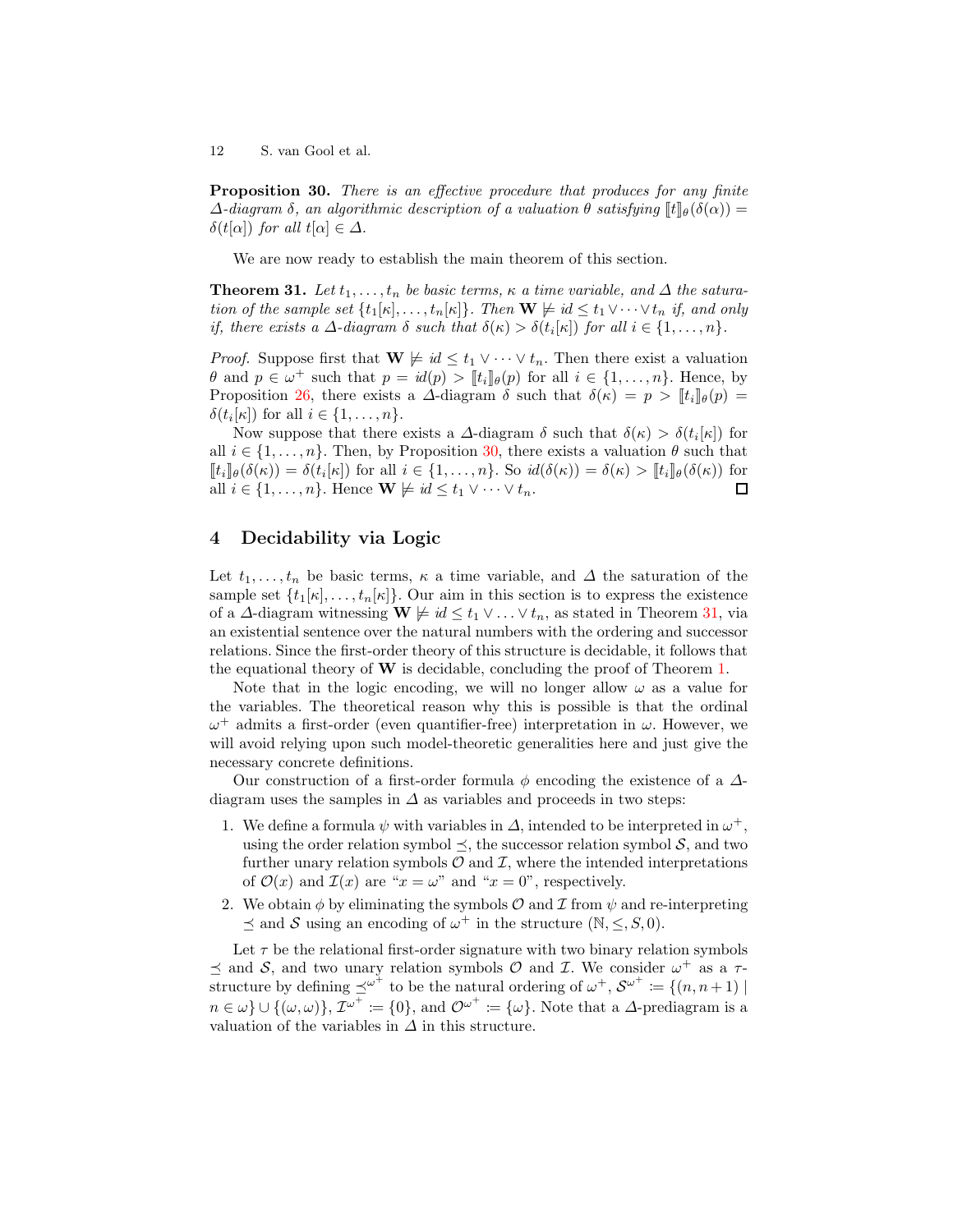We define  $\psi$  by translating the defining properties of being a  $\Delta$ -diagram into quantifier-free formulas of first-order logic in the signature  $\tau$  with variables from  $\Delta$ . In the following definition, the symbols  $\lambda$  and  $\gamma$  denote the logical connectives 'and' and 'or', respectively, and the notation  $a \prec b$  is shorthand for  $a \leq b \land \neg (b \leq a)$ . Note also that  $\psi$  is well-defined, since  $\Delta$  is finite by Lemma [17.](#page-8-4)

<span id="page-12-0"></span>**Definition 32.** Let  $\psi$  be the first-order quantifier-free  $\tau$ -formula

f(struct ∪ log ∪ bounds ∪ right ∪ left ∪ fail),

where the first five sets, corresponding to Definitions [20](#page-8-5)[-24](#page-9-3) in the definition of a diagram, and fail, expressing the failure of  $id \leq t_1 \vee \ldots \vee t_n$  in W at the time variable  $\kappa$ , are defined as follows:

struct := {
$$
\alpha \leq \beta \Rightarrow t[\alpha] \leq t[\beta] | t[\alpha], t[\beta] \in \Delta
$$
}  $\cup$   
\n{ $\mathcal{I}(\alpha) \Rightarrow \mathcal{I}(t[\alpha]) | t[\alpha] \in \Delta$ }  $\cup$   
\n{ $\mathcal{S}(\mathsf{p}(\alpha), \alpha) \land (\mathcal{I}(\mathsf{p}(\alpha)) \land \mathcal{I}(\alpha)) | \mathsf{p}(\alpha) \in \Delta$ }  $\cup$   
\n{ $\mathcal{S}(\alpha, \mathsf{s}(\alpha)) | \mathsf{s}(\alpha) \in \Delta$ }  $\cup$   
\n{ $\mathcal{S}(\alpha, \mathsf{s}(\alpha)) | \mathsf{s}(\alpha) \in \Delta$ }  $\cup$   
\n{ $\mathcal{S}(\alpha, \mathsf{s}(\alpha)) | \mathsf{s}(\alpha) \in \Delta$ }  $\cup$   
\n{ $\mathcal{O}(\mathsf{last}(t)) \Rightarrow \mathcal{O}(t[\mathsf{last}(t)]) | t[\mathsf{last}(t)] \in \Delta$ }  
\nlog := { $id[\alpha] = \alpha | id[\alpha] \in \Delta$ }  $\cup$   
\n{ $\mathcal{I}(\mathsf{last}(\bot)) | \bot[\alpha] \in \Delta$ }  $\cup$   
\n{ $\mathcal{O}(\mathsf{last}(t)) | t[\alpha] \in \Delta$ }  $\cup$   
\n{ $\mathcal{O}(\mathsf{last}(t)) | t[\alpha] \in \Delta$ }  $\cup$   
\n{ $\mathcal{O}(\mathsf{last}(t)) \Rightarrow \mathcal{O}(\mathsf{last}(t)) \land \mathcal{O}(\mathsf{last}(u)) \cap \mathsf{true}[\mathsf{last}(tu)] \in \Delta$ }  
\nbounds := { $\mathcal{I}(t^{\circ}[\alpha]) \land \mathcal{O}(t^{\circ}[\alpha]) | t^{\circ}[\alpha] \in \Delta$ }  $\cup$   
\n{ $\neg \mathcal{O}(\alpha) \Rightarrow (\mathcal{O}(t^{\circ}[\alpha]) \Leftrightarrow \mathcal{O}(t[\alpha])) | t^{\circ}[\alpha] \in \Delta$ }  $\cup$   
\n{ $\neg \mathcal{O}(\mathsf{last}(t^{\circ})) | \mathsf{last}(t^{\circ}) \in \$ 

$$
\{\neg \mathcal{O}(t^r[\mathsf{last}(t^r)]) \Rightarrow \mathcal{O}(t[\mathsf{s}(t^r[\mathsf{last}(t^r)])]) \mid t[\mathsf{s}(t^r[\mathsf{last}(t^r)])] \in \varDelta\}
$$

$$
\begin{aligned}\n\text{left} &:= \left\{ \neg \mathcal{O}(t^{\ell}[\alpha]) \Rightarrow \alpha \preceq t[t^{\ell}[\alpha]] \mid t[t^{\ell}[\alpha]] \in \Delta \right\} \cup \\
&\quad \left\{ (\neg \mathcal{I}(\alpha) \land \neg \mathcal{O}(\alpha) \land \neg \mathcal{O}(t^{\ell}[\alpha])) \Rightarrow t[\mathsf{p}(t^{\ell}[\alpha])] \prec \alpha \mid t[\mathsf{p}(t^{\ell}[\alpha])] \in \Delta \right\} \cup \\
&\quad \left\{ (\neg \mathcal{O}(\alpha) \land \mathcal{O}(t^{\ell}[\alpha])) \Rightarrow t[t^{\ell}[\alpha]] \prec \alpha \mid t[t^{\ell}[\alpha]] \in \Delta \right\} \cup \\
&\quad \left\{ \mathcal{O}(\text{last}(t^{\ell})) \Rightarrow \mathcal{O}(\text{last}(t)) \mid t^{\ell}[\text{last}(t^{\ell})] \in \Delta \right\} \cup \\
&\quad \left\{ \neg \mathcal{O}(\left\{ t^{\ell}[\text{last}(t^{\ell})] \right\} \Rightarrow \mathcal{O}(t[t^{\ell}[\text{last}(t^{\ell})]]) \mid t^{\ell}[\text{last}(t^{\ell})] \in \Delta \right\}\n\end{aligned}
$$

 $\mathsf{fail}\coloneqq\{t_i[\kappa]\prec\kappa\mid1\leq i\leq n\}.$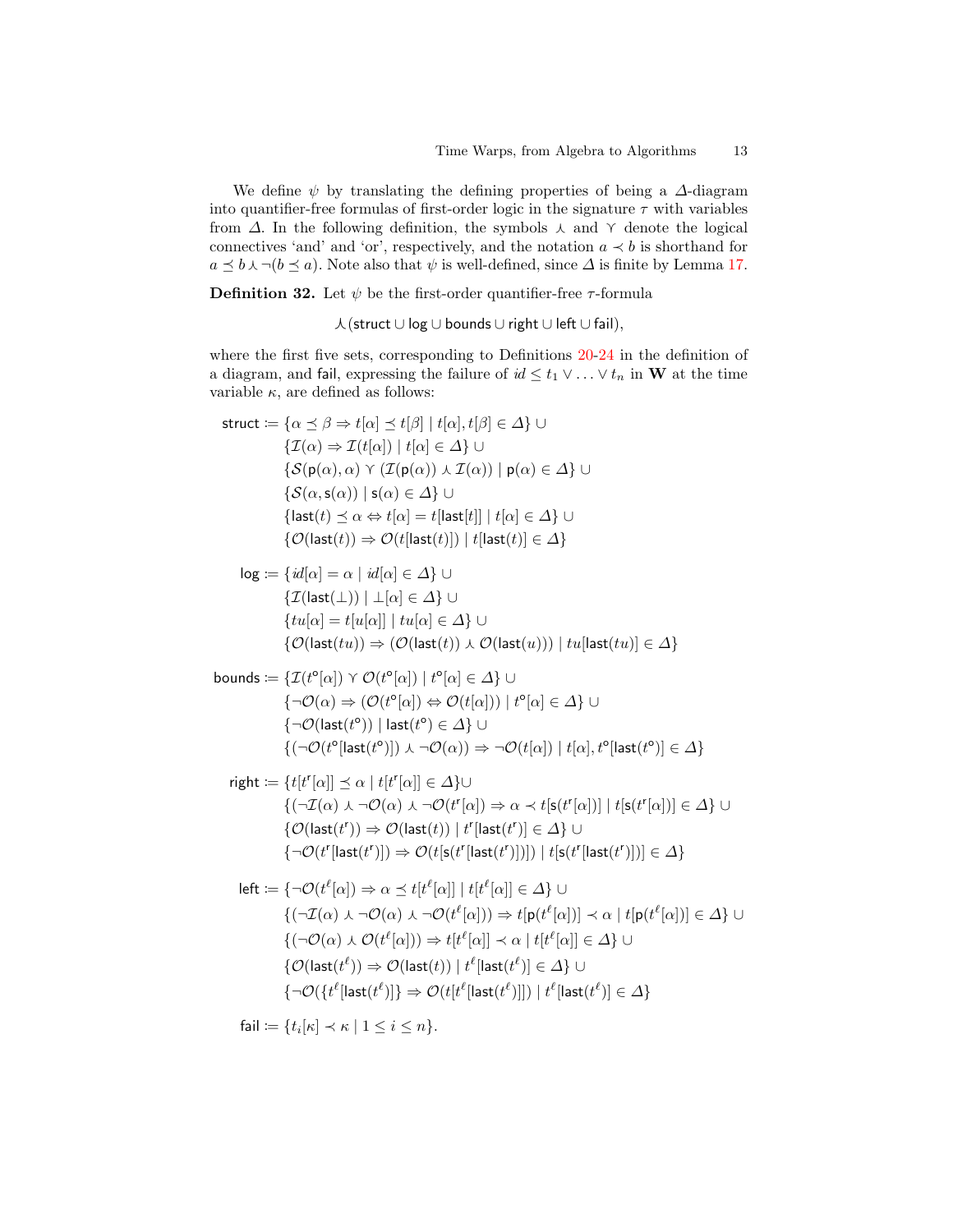<span id="page-13-0"></span>The next lemma then follows directly from the definition of a  $\Delta$ -diagram.

**Lemma 33.** Let  $\delta: \Delta \to \omega^+$  be a  $\Delta$ -prediagram. Then  $\omega^+, \delta \models \psi$  if, and only if,  $\delta$  is a  $\Delta$ -diagram such that  $\delta(t_i[\kappa]) < \delta(\kappa)$  for each  $i \in \{1, \ldots, n\}$ .

Theorem [31](#page-11-0) and Lemma [33](#page-13-0) together show that  $\mathbf{W} \not\models id \leq t_1 \vee \ldots \vee t_n$ if, and only, if  $\psi$  is satisfiable in  $\omega^+$ . We could therefore conclude the proof of Theorem [1](#page-2-0) at this point by appealing to classical decidability results on the first-order theory of ordinals [\[16\]](#page-15-17). Instead, however, we show explicitly how to interpret the  $\tau$ -structure  $\omega^+$  inside the standard model  $(\mathbb{N}, \leq, S, 0)$ , which is more commonly available in satisfiability solvers.

Consider the first-order signature  $\sigma$  with two binary relation symbols  $\leq$  and S, and one constant symbol 0, and let  $\mathbb N$  denote the  $\sigma$ -structure based on the natural numbers, where  $\leq^{\mathbb{N}}$  is the usual order,  $S^{\mathbb{N}} := \{(n, n + 1) \mid n \in \mathbb{N}\},\$ and  $0^{\mathbb{N}} \coloneqq 0$ . The following definition and lemma contain the crucial observation needed for encoding  $\tau$ -formulas over  $\omega^+$  into  $\sigma$ -formulas over  $\mathbb{N}$ .<sup>[5](#page-13-1)</sup>

**Definition 34.** Define the bijection  $\iota: \mathbb{N} \to \omega^+$  by  $\iota(0) \coloneqq \omega$ , and  $\iota(n) \coloneqq n-1$ for each  $n \in \omega \setminus \{0\}.$ 

For any valuation  $w: \Delta \to \mathbb{N}$ , let  $\hat{w}: \Delta \to \omega^+$  denote the function defined by  $\hat{w}(x) := \iota(w(x))$ . Note that the map  $w \mapsto \hat{w}$  is a bijection between  $\mathbb{N}^{\Delta}$  and  $(\omega^+)^{\Delta}$ , since  $\iota$  is a bijection.

<span id="page-13-2"></span>**Lemma 35.** Let  $\chi$  be a quantifier-free  $\tau$ -formula. Define  $\chi'$  to be the quantifierfree  $\sigma$ -formula obtained from  $\chi$  by making the following symbolic substitutions for every occurrence of an atomic formula in  $\chi$ :

- (i)  $\mathcal{O}(x)$  is replaced by  $x = 0$
- (ii)  $\mathcal{I}(x)$  is replaced by  $S(0, x)$
- (iii)  $S(x, y)$  is replaced by  $(x = 0 \land y = 0) \land (\neg(x = 0) \land S(x, y))$

(iv)  $x \preceq y$  is replaced by  $y = 0 \curlyvee (\neg(x = 0) \curlywedge x \leq y)$ .

Then, for any valuation  $w: \Delta \to \mathbb{N}$ ,  $\mathbb{N}, w \models \chi'$  if, and only if,  $\omega^+, \hat{w} \models \chi$ .

*Proof.* By induction on the complexity of  $\chi$ . The induction step is immediate, and the atomic cases essentially follow from the definitions; we just show the proof for  $x \preceq y$  as an example. For any valuation w, we have  $\omega^+, \hat{w} \models x \preceq y$ if, and only if,  $\hat{w}(y) = \omega$  or  $(\hat{w}(x) \neq \omega$  and  $\hat{w}(x) \leq \hat{w}(y)$  in  $\omega^+$ . Using the definition of  $\hat{w}$ , this is equivalent to  $w(y) = 0$  or  $(w(x) \neq 0$  and  $w(x) \leq w(y)$  in N, that is,  $\mathbb{N}, w \models y = 0 \land (\neg(x = 0) \land x \leq y).$  $\Box$ 

Finally, we define our quantifier-free  $\sigma$ -formula  $\phi$  encoding the non-validity of  $id \leq t_1 \vee \cdots \vee t_n$  in **W**.

**Definition 36.** Let  $\phi := \psi'$ , the  $\sigma$ -formula obtained from the  $\tau$ -formula  $\psi$ (Definition [32\)](#page-12-0) by performing the replacements in Lemma [35.](#page-13-2)

<span id="page-13-1"></span><sup>5</sup> We thank Thomas Colcombet for suggesting this idea.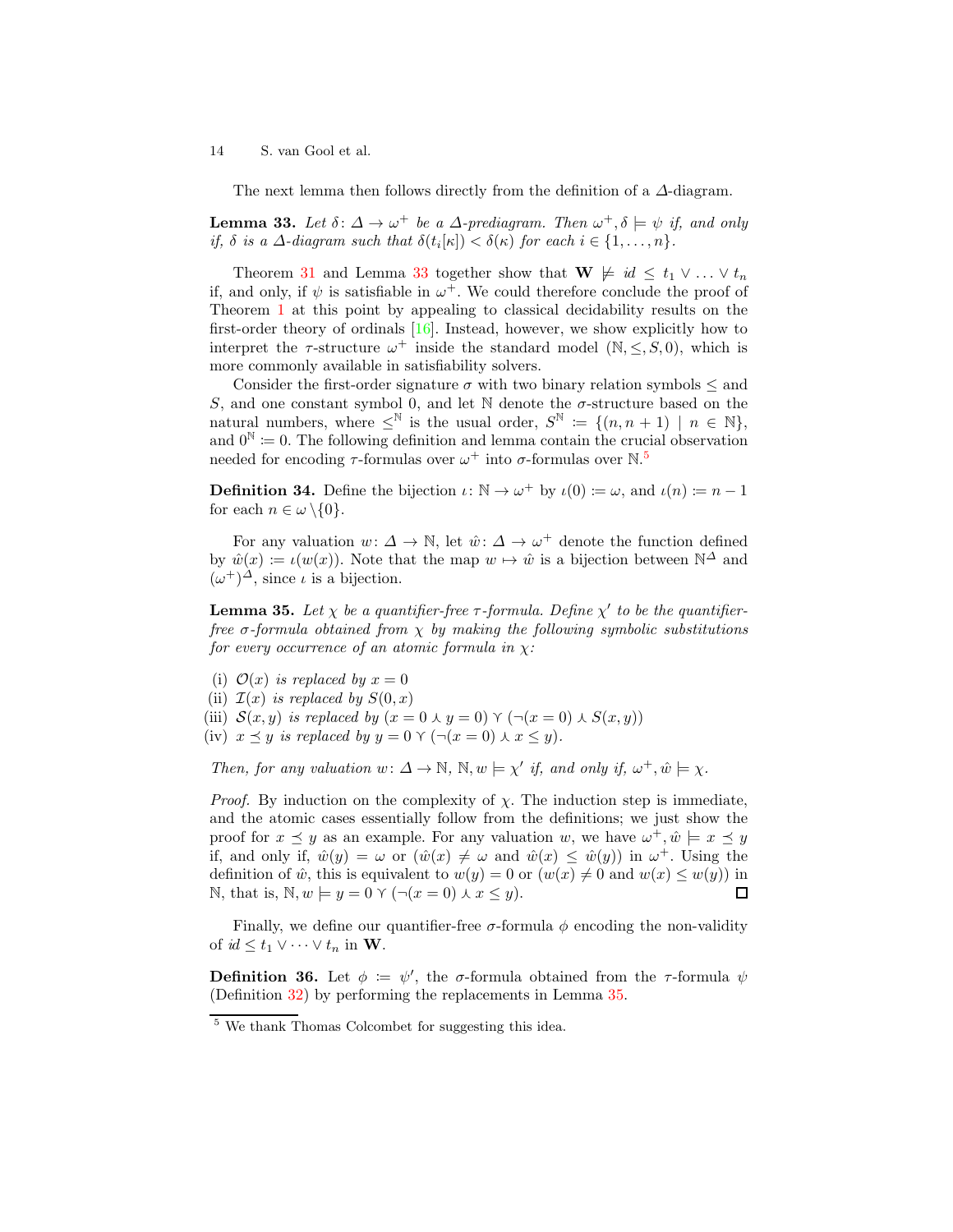<span id="page-14-3"></span>We are now ready to put everything together.

**Theorem 37.** The time warp equation id  $\leq t_1 \vee \cdots \vee t_n$  is valid in **W** if, and only if, the quantifier-free  $\sigma$ -formula  $\phi$  is unsatisfiable in N. Moreover, any valuation  $w: \Delta \to \mathbb{N}$  such that  $\mathbb{N}, w \models \phi$  effectively yields a valuation  $\theta$  of the time warp variables occurring in  $t_1 \vee \cdots \vee t_n$  such that  $\mathbf{W}, \theta \models \text{id} \nleq t_1 \vee \cdots \vee t_n$ .

*Proof.* By Theorem [31,](#page-11-0) the equation  $id \leq t_1, \vee \cdots \vee t_n$  is not valid in **W** if, and only if, there exists a  $\Delta$ -diagram  $\delta$  such that  $\delta(t_i[\kappa]) < \delta(\kappa)$  for all  $i \in \{1, \ldots, n\}$ . By Lemma [33,](#page-13-0) the latter is equivalent to the existence of a valuation  $v: \Delta \to \omega^+$ such that  $\omega^+, v \models \psi$ . By Lemma [35,](#page-13-2) the latter is in turn equivalent to the existence of a valuation  $w: \Delta \to \mathbb{N}$  such that  $\mathbb{N}, w \models \phi$ .

For the second claim, we retrace our steps. If  $w: \Delta \to \mathbb{N}$  is a valuation such that  $\mathbb{N}, w \models \phi$ , define the function  $\delta : \Delta \to \omega^+$  by  $\delta(\alpha) := \iota(w(\alpha))$  for  $\alpha \in \Delta$ . By Lemma [33,](#page-13-0)  $\delta$  is a  $\Delta$ -diagram such that  $\delta(t_i[\kappa]) < \delta(\kappa)$  for each  $i \in \{1, \ldots, n\}$ . By Proposition [30,](#page-10-2)  $\delta$  effectively yields a valuation  $\theta$  that falsfies  $id \leq t_1 \vee \cdots \vee t_n$ .  $\Box$ 

Theorem [1](#page-2-0) follows now directly from Theorem [37](#page-14-3) and the decidability of the first-order theory of  $\mathbb N$  (see, e.g., [\[16\]](#page-15-17)).

Concluding remark. The proof of Theorem [37,](#page-14-3) together with the normal form results of Section [2,](#page-4-0) provides a decision procedure for the equational theory of the time warp algebra, as explained in Section [1.](#page-0-0) We are currently in the process of implementing this decision procedure in a software tool. This tool is written in the OCaml functional programming language [\[17\]](#page-15-18) and uses the Z3 theorem prover [\[20\]](#page-15-19) to decide the satisfiability of the final logic formula. Our experiments with a preliminary implementation for basic time warp terms have been encouraging so far, and we hope to integrate a full version in a compiler for graded modalities. From a complexity perspective, the most challenging issue here is to deal with the potentially very large saturated sample sets and corresponding logic formulas produced by time warp equations. We therefore intend to consider encodings of the decision problem for time warps using alternative, possibly more efficient, data structures such as—following a helpful suggestion of one of the referees of this paper—arrays (see [\[4\]](#page-15-20)) that are also supported by the Z3 theorem prover.

### References

- <span id="page-14-0"></span>1. Backus, J.W., Beeber, R.J., Best, S., Goldberg, R., Haibt, L.M., Herrick, H.L., Nelson, R.A., Sayre, D., Sheridan, P.B., Stern, H., Ziller, I., Hughes, R.A., Nutt, R.: The FORTRAN automatic coding system. In: Astrahan, M.M. (ed.) Proc. IRE-AIEE-ACM 1957 (Western). pp. 188–198. ACM (1957)
- <span id="page-14-1"></span>2. Birkedal, L., Møgelberg, R.E., Schwinghammer, J., Støvring, K.: First steps in synthetic guarded domain theory: step-indexing in the topos of trees. Log. Methods Comput. Sci. 8(4) (2012)
- <span id="page-14-2"></span>3. Blount, K., Tsinakis, C.: The structure of residuated lattices. Int. J. Algebr. Comput. 13(4), 437–461 (2003)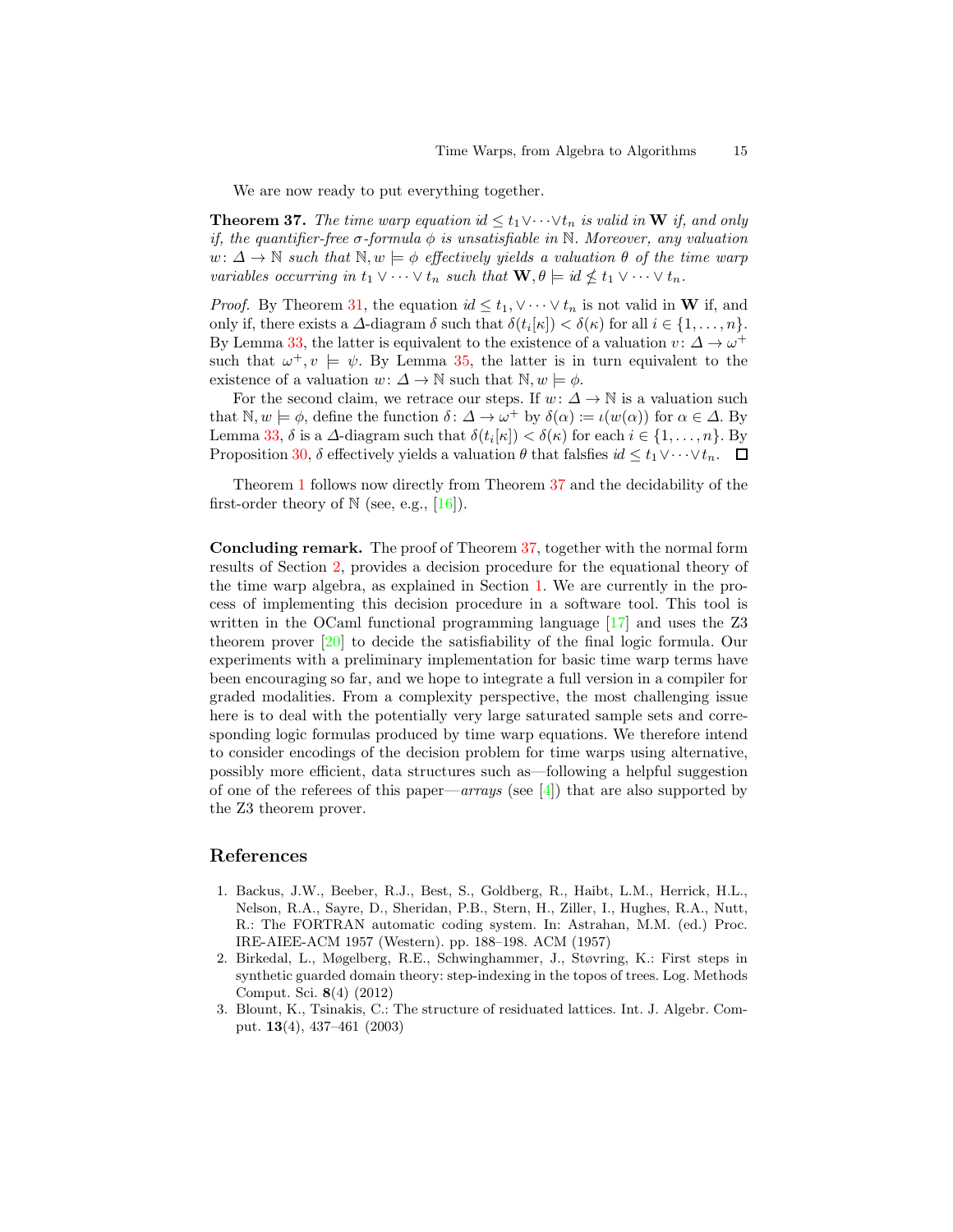- 16 S. van Gool et al.
- <span id="page-15-20"></span>4. Bradley, A.R., Manna, Z., Sipma, H.B.: What's decidable about arrays? In: Emerson, E.A., Namjoshi, K.S. (eds.) Proc. VMCAI 2006. LNCS, vol. 3855, pp. 427–442. Springer (2006)
- <span id="page-15-16"></span><span id="page-15-8"></span>5. Caspi, P., Pouzet, M.: Synchronous Kahn Networks. In: Proc. ICFP 1996. pp. 226–238. ACM (1996)
- <span id="page-15-5"></span>6. Colacito, A., Galatos, N., Metcalfe, G., Santschi, S.: From distributive  $\ell$ -monoids to  $\ell$ -groups, and back again (2021), <https://arxiv.org/pdf/2103.00146>
- 7. Fujii, S., Katsumata, S., Melliès, P.: Towards a formal theory of graded monads. In: Jacobs, B., L¨oding, C. (eds.) Proc. FOSSACS 2016. LNCS, vol. 9634, pp. 513–530. Springer (2016)
- <span id="page-15-6"></span>8. Gaboardi, M., Katsumata, S.y., Orchard, D., Breuvart, F., Uustalu, T.: Combining effects and coeffects via grading. ACM SIGPLAN Notices 51(9), 476–489 (2016)
- <span id="page-15-13"></span>9. Galatos, N., Jipsen, P., Kowalski, T., Ono, H.: Residuated Lattices: An Algebraic Glimpse at Substructural Logics. Elsevier (2007)
- <span id="page-15-10"></span>10. Gehrke, M., Priestley, H.: Canonical extensions of double quasioperator algebras: An algebraic perspective on duality for certain algebras with binary operations. J. Pure Appl. Algebra 209(1), 269–290 (2007)
- <span id="page-15-11"></span>11. Gehrke, M., Priestley, H.: Duality for double quasioperator algebras via their canonical extensions. Studia Logica 86(1), 31–68 (2007)
- <span id="page-15-4"></span>12. Ghica, D.R., Smith, A.I.: Bounded linear types in a resource semiring. In: Shao, Z. (ed.) Proc. ESOP 2014. LNCS, vol. 8410, pp. 331–350. Springer (2014)
- <span id="page-15-7"></span>13. Guatto, A.: A Generalized Modality for Recursion. In: Dawar, A., Grädel, E. (eds.) Proc. LICS 2018. pp. 482–491. ACM (2018)
- <span id="page-15-15"></span>14. Holland, W., McCleary, S.: Solvability of the word problem in free lattice-ordered groups. Houston J. Math. 5(1), 99–105 (1979)
- <span id="page-15-0"></span>15. Howard, W.A.: The formulae-as-types notion of construction. In: Curry, H., B., H., Roger, S.J., Jonathan, P. (eds.) To H. B. Curry: Essays on Combinatory Logic, Lambda Calculus, and Formalism, pp. 479–490. Academic Press (1980)
- <span id="page-15-17"></span>16. Läuchli, H., Leonard, J.: On the elementary theory of linear order. Fund. Math. 59, 109–116 (1966)
- <span id="page-15-18"></span>17. Leroy, X., Doligez, D., Frisch, A., Garrigue, J., Rémy, D., Vouillon, J.: The OCaml system release 4.12 (2021), <https://ocaml.org/releases/4.12/htmlman/index.html>
- <span id="page-15-3"></span>18. Lucassen, J., Gifford, D.: Polymorphic effect systems. In: Proc. POPL 1988. pp. 47–57. ACM (1988)
- <span id="page-15-14"></span>19. Metcalfe, G., Paoli, F., Tsinakis, C.: Ordered algebras and logic. In: Hosni, H., Montagna, F. (eds.) Uncertainty and Rationality, pp. 1–85. Publications of the Scuola Normale Superiore di Pisa, Vol. 10 (2010)
- <span id="page-15-19"></span>20. de Moura, L., Bjørner, N.: Z3: An efficient SMT solver. In: Tools and Algorithms for the Construction and Analysis of Systems. pp. 337–340. Springer (2008)
- <span id="page-15-9"></span>21. Nakano, H.: A Modality for Recursion. In: Proc. LICS 2000. pp. 255–266. IEEE (2000)
- <span id="page-15-12"></span>22. Santocanale, L.: The involutive quantaloid of completely distributive lattices. In: Fahrenberg, U., Jipsen, P., Winter, M. (eds.) Proc. RAMICS 2020. LNCS, vol. 12062, pp. 286–301. Springer (2020)
- <span id="page-15-1"></span>23. The Agda Development Team: The Agda Dependently-Typed Programming Language. <https://wiki.portal.chalmers.se/agda/Main/HomePage> (2021)
- <span id="page-15-2"></span>24. The Coq Development Team: The Coq Proof Assistant. <https://coq.inria.fr> (2021)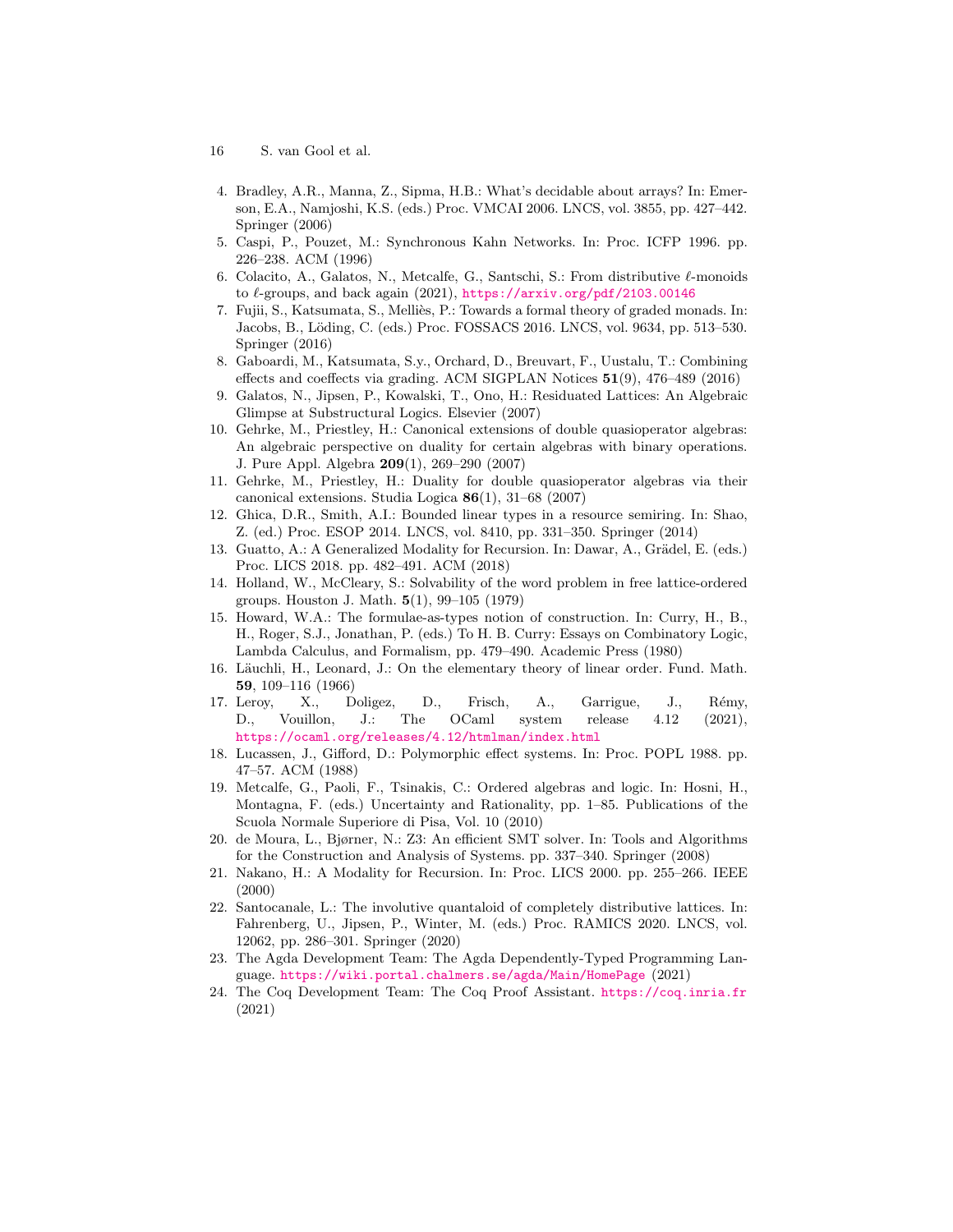## <span id="page-16-0"></span>A Appendix

#### A.1 Proof of Lemma [17](#page-8-4)

**Definition A.1.** The sample  $\gamma^{\beta}_{\alpha}$  is defined inductively for samples  $\alpha, \beta, \gamma$  by

$$
\kappa_{\alpha}^{\beta} := \begin{cases}\n\beta & \text{if } \kappa = \alpha \\
\kappa & \text{otherwise;} \\
\end{cases} \qquad \text{last}(t)_{\alpha}^{\beta} := \begin{cases}\n\beta & \text{if } \text{last}(t) = \alpha \\
\text{last}(t) & \text{otherwise;} \\
\end{cases}
$$
\n
$$
t[\gamma]_{\alpha}^{\beta} := \begin{cases}\n\beta & \text{if } \text{f}(\gamma) = \alpha \\
t[\gamma_{\alpha}^{\beta}] & \text{otherwise;} \\
\end{cases} \qquad \text{q}(\gamma)_{\alpha}^{\beta} := \begin{cases}\n\beta & \text{if } \text{q}(\gamma) = \alpha \\
\text{q}(\gamma_{\alpha}^{\beta}) & \text{otherwise}\n\end{cases} \qquad \text{for } \text{q} \in \{\text{s}, \text{p}\}.
$$

Note that  $({\gamma}^{\beta}_{\alpha})^{\alpha}_{\beta}={\gamma}.$ 

**Definition A.2.** For samples  $\alpha, \beta_1, \ldots, \beta_k$ , let  $\mu(\beta_1, \ldots, \beta_k) \coloneqq |\{\beta_1, \ldots, \beta_k\}^{\sim}|$ and  $\mu_{\alpha}(\beta_1,\ldots,\beta_k) \coloneqq |M_{\alpha}(\beta_1,\ldots,\beta_k)|$ , where  $M_{\alpha}(\beta_1,\ldots,\beta_k)$  denotes the set of samples  $\beta \in {\beta_1, ..., \beta_k}^{\sim}$  such that whenever  $\alpha_1 \leadsto \cdots \leadsto \alpha_n$  with  $\alpha_1 = \beta_j$ and  $\alpha_n = \beta$ , there exists an  $i \in \{1, \ldots, n\}$  such that  $\alpha_i = \alpha$ .

<span id="page-16-1"></span>Note that clearly  $\mu(\alpha_1, \ldots, \alpha_k) \leq \mu(\alpha_1) + \ldots + \mu(\alpha_k)$ .

**Lemma A.3.** For any basic term t,  $q \in \{s, p\}$ , samples  $\alpha, \gamma_1, \gamma_2$ , and time variable  $\kappa$ ,

$$
\mu(t[\alpha], t[\mathbf{q}(\alpha)], \gamma_1, \gamma_2) \leq \mu(t[\kappa], t[\mathbf{q}(\kappa)], \gamma_1, \gamma_2) + \mu_\alpha(t[\alpha], t[\mathbf{q}(\alpha)], \gamma_1, \gamma_2)
$$

$$
\mu(t[\alpha]) \leq \mu(t[\kappa]) + \mu(\alpha).
$$

In particular,  $\mu(t[\text{last}(u)]) \leq \mu(t[\kappa])$  for any basic term u.

*Proof.* If  $\alpha = \text{last}(u)$  for some basic term u, then clearly even the inequality  $\mu(t[\alpha], t[\mathsf{q}(\alpha)], \gamma_1, \gamma_2) \leq \mu(t[\kappa], t[\mathsf{q}(\kappa)], \gamma_1, \gamma_2)$  holds. Suppose that  $\alpha \neq \mathsf{last}(u)$ . Let  $A := \{t[\kappa], t[\mathsf{q}(\kappa)]\} \cup \{\gamma_1, \gamma_2\}^{\sim} \cup M_\alpha(t[\kappa], t[\mathsf{q}(\kappa)], \gamma_1, \gamma_2),$  where we assume for convenience of notation that these unions are disjoint. Define the function  $K$ from A to the set of all samples by

$$
K(\beta) := \begin{cases} \beta & \text{if } \beta \in M_{\alpha}(t[\kappa], t[\mathsf{q}(\kappa)], \gamma_1, \gamma_2) \cup \{\gamma_1, \gamma_2\}^{\sim} \\ \beta_{\kappa}^{\alpha} & \text{if } \beta \in \{t[\kappa], t[\mathsf{q}(\kappa)]\}^{\sim} . \end{cases}
$$

It suffices to show that  $\{t[\alpha], t[\mathsf{q}(\alpha)], \gamma_1, \gamma_2\}^{\sim}$  is contained in the image of K. Let  $\beta \in \{t[\alpha], t[\mathsf{q}(\alpha)], \gamma_1, \gamma_2\}^{\sim}$ . If  $\beta \in \{\gamma_1, \gamma_2\}^{\sim}$ , then clearly  $\beta$  is in the image of K. So we may assume that  $\beta \in \{t[\alpha], t[\mathbf{q}(\alpha)]\}^{\infty} \setminus {\{\gamma_1, \gamma_2\}}^{\sim}$ . Then either there exist  $\alpha_1, \ldots, \alpha_n$  with  $\alpha_1 \in \{t[\alpha], t[\mathsf{q}(\alpha)]\}, \alpha_n = \beta$ , and  $\alpha_1 \rightsquigarrow \ldots \rightsquigarrow \alpha_n$  such that  $\alpha_i \neq \alpha$  for all  $i \in \{1, \ldots, n\}$ , or not. If not, then  $\beta \in M_\alpha(t[\kappa], t[\mathsf{q}(\kappa)], \gamma_1, \gamma_2)$ , i.e.,  $\beta = K(\beta)$  is in the image of K. Otherwise we want to show that  $\alpha_1^{\kappa} \rightsquigarrow$  $\ldots \rightsquigarrow \alpha_n \alpha$ . Then, since  $\alpha_1 \alpha \alpha = \{t[\kappa], t[\mathbf{q}(\kappa)]\}$ , we have  $\beta_\alpha^{\kappa} \in \{t[\kappa], t[\mathbf{q}(\kappa)]\}$ <sup>or</sup> and  $\beta = K(\beta^{\kappa}_{\alpha})$  is in the image of K. We prove the claim by induction on n. If  $n = 1$ , then there is nothing to prove. Suppose that the claim is proved for n and we have  $\alpha_1 \in \{t[\alpha], t[\mathsf{q}(\alpha)]\}, \ \alpha_{n+1} = \beta$ , and  $\alpha_1 \leadsto \dots \leadsto \alpha_n \leadsto \alpha_{n+1}$ . By the induction hypothesis we get  $\alpha_1^{\kappa} \leadsto \ldots \leadsto \alpha_n^{\kappa}$ . Since  $\alpha_n \neq \alpha$ ,  $\alpha_{n+1} \neq \alpha$  and  $\alpha \neq \textsf{last}(u)$  for any basic term u, it is clear from the saturation conditions that also  $\alpha_{n}^{\kappa} \leadsto \alpha_{n+1}^{\kappa}$ . For the second inequality the proof is analogous. 口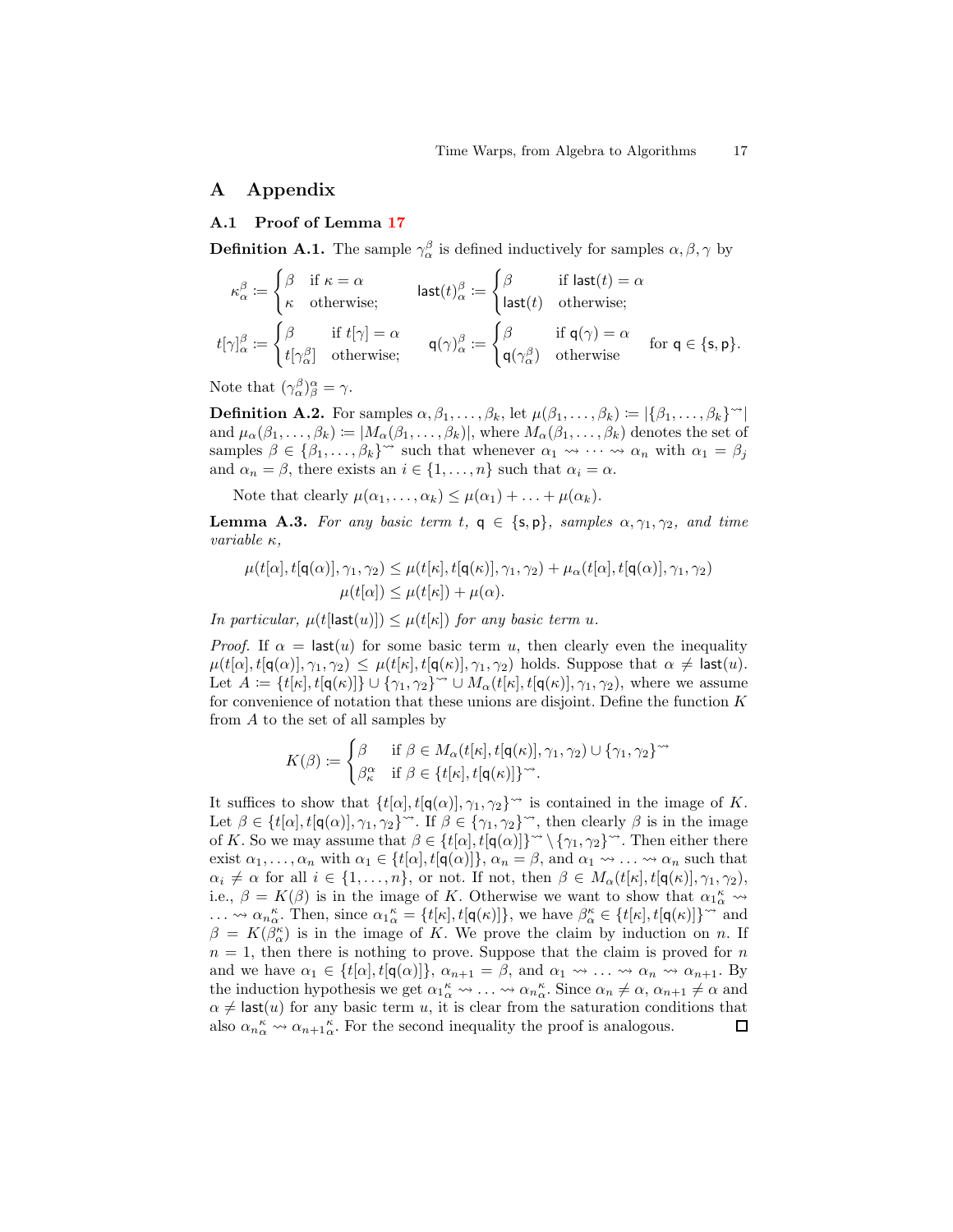*Proof of Lemma [17](#page-8-4).* It suffices to prove that the saturation of  $\{\alpha\}$  is finite for any sample  $\alpha$ , i.e., that  $\mu(\alpha)$  is finite. Clearly,  $\mu(\mathsf{s}(\alpha)) \leq 1 + \mu(\alpha)$  and  $\mu(\mathsf{p}(\alpha)) \leq 1 + \mu(\alpha)$ . So, by Lemma [A.3,](#page-16-1) it suffices to prove that  $\mu(t|\kappa)$  is finite for every term t and time variable  $\kappa$ , proceeding by induction on t. If  $t \in \mathcal{T}_V \cup \{id, \perp\}$ , then  $\{t[\kappa]\}^{\sim} = \{t[\kappa], \kappa, t[\text{last}(t)], \text{last}(t)\}$ , so  $\mu(t[\kappa]) = 4$ .

If  $t = a_1 \cdots a_n$ , where  $a_1, \ldots, a_n$  are terms that are not products, then by the saturation conditions,

$$
\{t[\kappa]\}^{\sim} = \{t[\kappa], t[\mathsf{last}(t)])\} \cup \bigcup_{i=1}^{n} \bigcup_{\alpha \in \{\kappa, \mathsf{last}(t)\}} \{a_1 \cdots a_i[a_{i+1} \cdots a_n[\alpha]]\}^{\sim}.
$$

So, by Lemma [A.3,](#page-16-1)

$$
\mu(t[\kappa]) \leq 2 + 2\left(\sum_{i=1}^n \mu(a_1 \cdots a_i[\kappa]) + \mu(a_{i+1} \cdots a_n[\kappa])\right)
$$

and, by the induction hypothesis, the right-hand-side is finite.

If  $t = u^{\circ}$ , then, by the saturation conditions,

$$
\{t[\kappa]\}^{\leadsto}=\{t[\kappa],t[\mathsf{last}(t)]\}\cup\{u[\kappa]\}^{\leadsto}\cup\{u[\mathsf{last}(t)]\}^{\leadsto}.
$$

So we get  $\mu(t|\kappa|) \leq 2 + 2\mu(u|\kappa|)$  and, by the induction hypothesis, the righthand-side is finite.

If  $t = u^r$ , then clearly

$$
\mu(t[\kappa]) = \mu(u[\mathsf{s}(t[\kappa])], u[t[\kappa]], u[\mathsf{s}(t[\mathsf{last}(t)])], u[t[\mathsf{last}(t)]])
$$

and, by applying Lemma [A.3](#page-16-1) for  $\alpha = t[\kappa], \gamma_1 = u[\mathsf{s}(t[\mathsf{last}(t)])]$ , and  $\gamma_2 =$  $u[t[last(t)]],$ 

$$
\mu(t[\kappa]) \leq \mu(u[\mathsf{s}(\kappa)], u[\kappa], \gamma_1, \gamma_2) + \mu_\alpha(u[\mathsf{s}(\alpha)], u[\alpha], \gamma_1, \gamma_2).
$$

But applying Lemma [A.3](#page-16-1) again for  $\alpha' = t$ [last $(t)$ ] with  $\gamma'_1 = u[s(\kappa)], \gamma'_2 = u[\kappa],$ and a new time variable  $\kappa'$ ,

$$
\mu(u[{\bf s}(\kappa)],u[\kappa],\gamma_1,\gamma_2) \leq \mu(u[{\bf s}(\kappa')],u[\kappa'],\gamma'_1,\gamma'_2) + \mu_{\alpha'}(u[{\bf s}(\alpha')],u[\alpha'],\gamma'_1,\gamma'_2) \leq 2\mu(u[{\bf s}(\kappa)]) + 2\mu(u[\kappa]) + \mu_{\alpha'}(u[{\bf s}(\alpha')],u[\alpha'],\gamma'_1,\gamma'_2).
$$

In summary,

$$
\mu(t[\kappa]) \leq 2\mu(u[\mathsf{s}(\kappa)]) + 2\mu(u[\kappa]) + \mu_{\alpha'}(u[\mathsf{s}(\alpha')], u[\alpha'], \gamma'_1, \gamma'_2) + \mu_{\alpha}(u[\mathsf{s}(\alpha)], u[\alpha], \gamma_1, \gamma_2).
$$
  
By the induction hypothesis, the sum  $2\mu(u[\mathsf{s}(\kappa)]) + 2\mu(u[\kappa])$  is finite. But also

$$
M_{t[\kappa]}(u[\mathsf{s}(t[\kappa])], u[t[\kappa]], u[\mathsf{s}(t[\mathsf{last}(t)])], u[t[\mathsf{last}(t)]]) = \{t[\kappa], \kappa\}
$$
  

$$
M_{t[\mathsf{last}(t)]}(u[\mathsf{s}(t[\mathsf{last}(t)])], u[t[\mathsf{last}(t)]], u[\mathsf{s}(\kappa)], u[\kappa]) = \{t[\mathsf{last}(t)], \mathsf{last}(t)\}.
$$

So  $\mu(t|\kappa|)$  is finite.

The case where  $t = u^{\ell}$  is analogous to the case where  $t = u^{r}$ .  $\Box$ 

Note that this proof yields a rough upper-bound  $\mu(t[\kappa]) \leq (6 \cdot c(t))^{c(t)}$ , where  $c(t)$  is the complexity of the term t.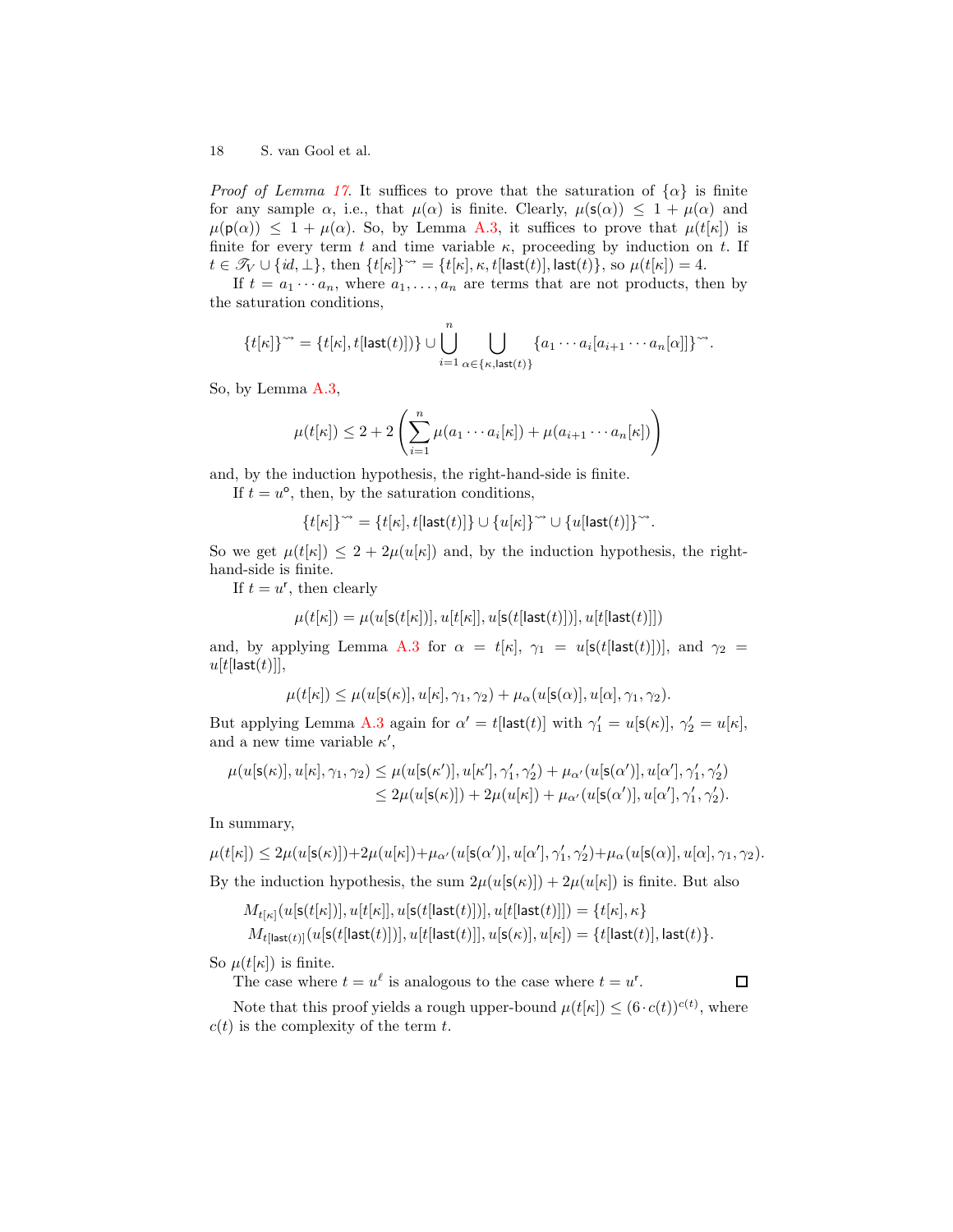### <span id="page-18-0"></span>A.2 Proof of Proposition [26](#page-9-2)

To conclude the proof of Proposition [26,](#page-9-2) it remains to prove that  $\delta$  is a diagram, i.e., that  $\delta$  satisfies conditions [\(1\)](#page-8-0)-[\(23\)](#page-9-1). For convenience, we assume without further mention that all samples used are in  $\Delta$ , and write  $\llbracket t \rrbracket$  for  $\llbracket t \rrbracket_{\theta}$ .

- [\(1\)](#page-8-0) If  $\delta(\alpha) \leq \delta(\beta)$ , then, by the definition of  $\delta$  and the fact that time warps are monotonic,  $\delta(t[\alpha]) = [t](\delta(\alpha)) \leq [t](\delta(\beta)) = \delta(t[\beta]).$
- [\(2\)](#page-8-2) If  $\delta(\alpha) = 0$ , then  $\delta(t[\alpha]) = ||t||(\delta(\alpha)) = 0$ .
- [\(3\)](#page-8-6) By the definition of  $\delta$ .
- [\(4\)](#page-8-7) By the definition of  $\delta$ .
- [\(5\)](#page-8-1) By the definition of  $\delta$ ,

$$
\delta(\mathsf{last}(t)) = \mathsf{last}(\llbracket t \rrbracket) = \min\{n \in \omega^+ \mid \llbracket t \rrbracket(n) = \llbracket t \rrbracket(\omega)\}.
$$

So clearly, for each  $k \in \omega^+$ ,

$$
last([\![t]\!]) \leq k \iff [\![t]\!](last([\![t]\!])) = [\![t]\!](k).
$$

Hence, for all  $t[\alpha] \in \Delta$ ,

$$
\delta(\mathsf{last}(t)) \le \delta(\alpha) \iff \delta(t[\mathsf{last}(t)]) = \delta(t[\alpha]).
$$

- [\(6\)](#page-8-3) If last( $\llbracket t \rrbracket$ ) =  $\delta$ (last(t)) =  $\omega$ , then  $\llbracket t \rrbracket(n) < \llbracket t \rrbracket(\omega)$  for all  $n < \omega$ , and  $\delta(t[\mathsf{last}(t)]) = \llbracket t \rrbracket(\omega) = \bigvee_{n < \omega} \llbracket t \rrbracket(n) = \omega.$
- [\(7\)](#page-8-8)  $\delta(id[\alpha]) = ||id||(\delta(\alpha)) = \delta(\alpha).$
- [\(8\)](#page-8-9)  $\delta(\textsf{last}(\perp)) = \textsf{last}(\llbracket \perp \rrbracket) = 0.$
- [\(9\)](#page-8-10)  $\delta(tu[\alpha]) = [tu](\delta(\alpha)) = [t]([u](\delta(\alpha))) = \delta(t[u[\alpha]]).$
- [\(10\)](#page-8-11) If  $\delta(\textsf{last}(tu)) = \omega$ , then last( $[[t]][[u]] = \omega$  and, by Lemma [12,](#page-7-1)  $\delta(\textsf{last}(t)) =$  $\text{last}(\llbracket t \rrbracket) = \omega \text{ and } \delta(\text{last}(u)) = \text{last}(\llbracket u \rrbracket) = \omega.$
- [\(11\)](#page-9-4) By the definition of  $\delta$ , we have  $\delta(t^{\circ}[\alpha]) = [[t]]^{\circ}(\delta(\alpha))$ . Moreover, by Lemma [6,](#page-6-2) we have  $\delta(t^{\circ}[\alpha]) = [t]^{\circ}(\delta(\alpha)) = 0$  or  $\delta(t^{\circ}[\alpha]) = [t]^{\circ}(\delta(\alpha)) = \omega$ .
- [\(12\)](#page-9-5) If  $\delta(\alpha) < \omega$ , then, by Lemma [6,](#page-6-2)

$$
\delta(t^{\circ}[\alpha]) = [\![t]\!]^{\circ}(\delta(\alpha)) = \omega \iff \delta(t[\alpha]) = [\![t]\!](\delta(\alpha)) = \omega.
$$

- [\(13\)](#page-9-6)  $\delta(\text{last}(t^{\circ})) = \text{last}([\![t]\!]^{\circ}) < \omega$ , by Lemma [6.](#page-6-2)
- [\(14\)](#page-9-7) Suppose that  $[[t]]^{\circ}$ (last( $[[t]]^{\circ}$ )) =  $\delta(t^{\circ}$ [last( $t^{\circ})$ ]) <  $\omega$ . Then, since  $[[t]]^{\circ}$ (last( $[[t]]^{\circ}$ )) =  $[[t]]^{\circ}(\omega)$ , by Lemma [6,](#page-6-2) we get  $[[t]](k) < \omega$  for all  $k < \omega$ . So in particular for all  $\delta(\alpha) < \omega$ , we have  $\delta(t[\alpha]) = [t](\delta(\alpha)) < \omega$ .
- [\(15\)](#page-9-8)  $\delta(t[t^r[\alpha]]) = [t]([t]^r(\delta(\alpha))) \leq \delta(\alpha)$ , by Lemma [7.](#page-6-3)
- [\(16\)](#page-9-9) If  $0 < \delta(\alpha) < \omega$  and  $[[t]]^r(\delta(\alpha)) = \delta(t^r[\alpha]) < \omega$ , then  $\delta(\alpha) < [[t]]^r(\delta(\alpha))$  +  $1) = \delta(t[s(t^r[\alpha])]),$  by Lemma [7.](#page-6-3)
- [\(17\)](#page-9-10) If last( $[[t]]'$ ) =  $\delta$ (last( $t^r$ )) =  $\omega$ , then  $\delta$ (last( $t$ )) = last( $[[t]]$ ) =  $\omega$ , by Lemma [12.](#page-7-1)
- [\(18\)](#page-9-11) If  $[[t]]^{r}(\text{last}([t]]^{r})) = \delta(t^{r}[\text{last}(t^{r})]) < \omega$ , then  $[[t]]^{r}(\omega) = [[t]]^{r}(\text{last}([t]]^{r})) < \omega$ and  $\delta(t[\mathsf{s}(t^r[\textsf{last}(t^r)])]) = [t][[t]]^r(\omega) + 1) = \omega$ , by Lemma [7.](#page-6-3)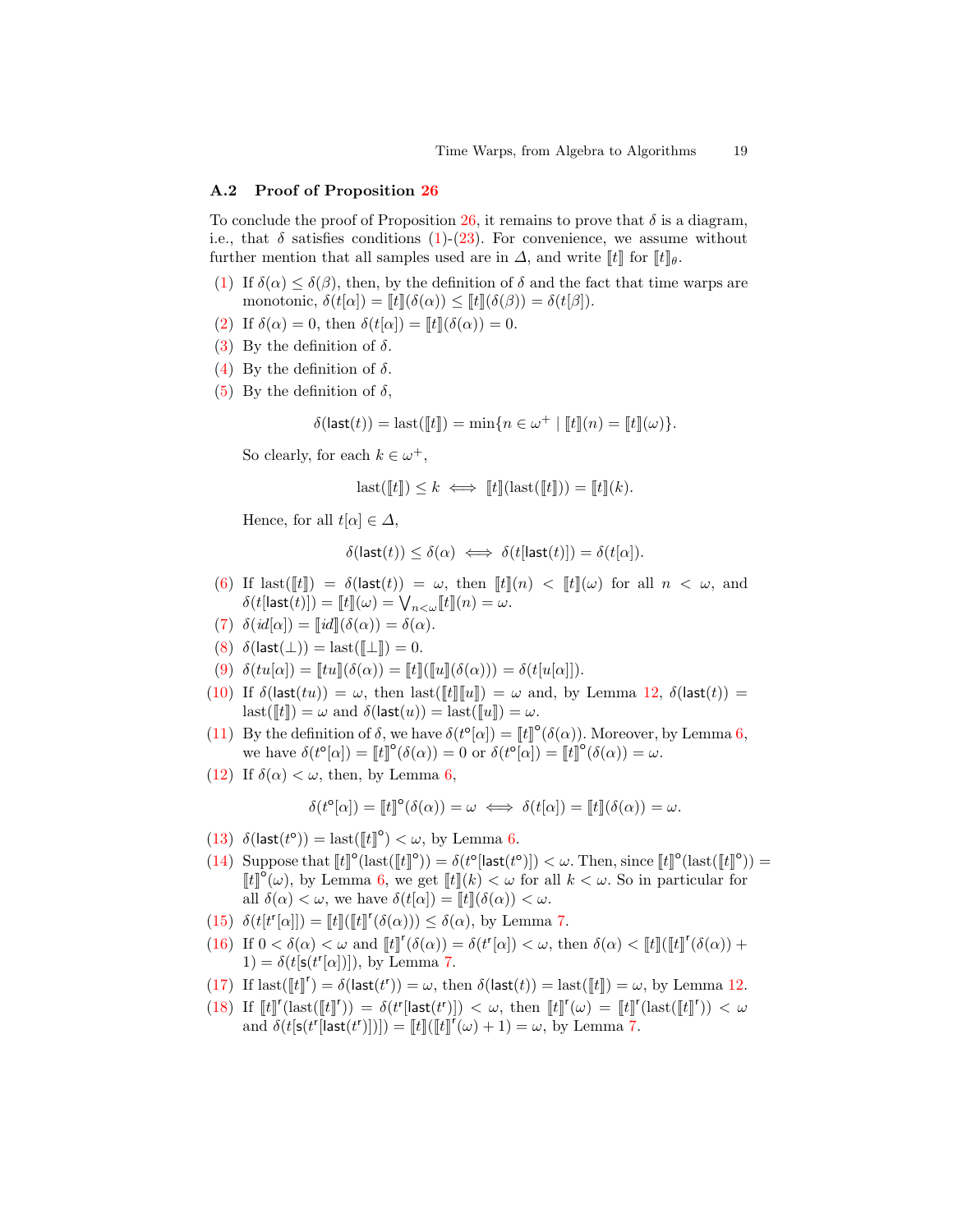- [\(19\)](#page-9-12) If  $\llbracket t \rrbracket^{\ell}(\delta(\alpha)) = \delta(t^{\ell}[\alpha]) < \omega$ , then either  $\delta(\alpha) = 0$  and  $\delta(t[t^{\ell}[\alpha]]) = \llbracket t \rrbracket^{\ell}(0)) =$ 0, or  $0 < \delta(\alpha) < \omega$  and  $\delta(\alpha) \leq [t] \left( [t] \right]^{\ell} (\delta(\alpha)) = \delta(t[t^{\ell}[\alpha]])$ , by Lemma [8.](#page-6-4)
- [\(20\)](#page-9-13) If  $0 < \delta(\alpha) < \omega$  and  $[[t]]^{\ell}(\delta(\alpha)) = \delta(t^{\ell}[\alpha]) < \omega$ , then  $\delta(t[p(t^{\ell}[\alpha])]) =$  $\llbracket t \rrbracket^{\ell} (\llbracket t \rrbracket^{\ell} (\delta(\alpha)) - 1) < \delta(\alpha)$ , by Lemma [8.](#page-6-4)
- [\(21\)](#page-9-14) If  $\delta(\alpha) < \omega$  and  $[[t]]^{\ell}(\delta(\alpha)) = \delta(t^{\ell}[\alpha]) = \omega$ , then  $\delta(\alpha) > 0$  and  $\delta(t[t^{\ell}[\alpha]] =$  $[[t]](\omega) < \delta(\alpha)$ , by Lemma [8.](#page-6-4)
- [\(22\)](#page-9-15) If  $\text{last}(\llbracket t \rrbracket^\ell) = \delta(\text{last}(t^\ell)) = \omega$ , then  $\delta(\text{last}(t)) = \text{last}(\llbracket t \rrbracket) = \omega$ , by Lemma [12.](#page-7-1)
- [\(23\)](#page-9-1) If  $\llbracket t \rrbracket^{\ell}(\text{last}(\llbracket t \rrbracket^{\ell})) = \delta(t^{\ell}[\text{last}(t^{\ell})]) < \omega$ , then  $\llbracket t \rrbracket^{\ell}(\omega) = \llbracket t \rrbracket^{\ell}(\text{last}(\llbracket t \rrbracket^{\ell})) < \omega$ and  $\delta(t[t^{\ell}[\text{last}(t^{\ell})]]) = [t] \big( [t] \big( [t] \big)^{\ell}(\omega) \big) = \omega$ , by Lemma [8.](#page-6-4)

## <span id="page-19-0"></span>A.3 Proof of Lemma [29](#page-10-1)

Recall that the proof of Lemma  $29$  proceeds by induction on t and that the case  $t = x$  follows by assumption. The other cases are direct consequences of the following lemmas and the induction hypothesis.

**Lemma A.4.** If  $f_1$  strongly extends  $|t_1|_{\delta}$  and  $f_2$  strongly extends  $|t_2|_{\delta}$ , then  $f_1 f_2$ strongly extends  $|t_1t_2|_{\delta}$ .

*Proof.* Suppose that  $f_1$  strongly extends  $\lfloor t_1 \rfloor_{\delta}$  and  $f_2$  strongly extends  $\lfloor t_2 \rfloor_{\delta}$ . Then for all  $t_1t_2[\alpha] \in \Delta$ ,

$$
f_1 f_2(\delta(\alpha)) = f_1(f_2(\delta(\alpha)))
$$
 (by definition)  
\n
$$
= f_1(\delta(t_2[\alpha]))
$$
 (since  $f_2$  extends  $\lfloor t_2 \rfloor_{\delta}$ )  
\n
$$
= \delta(t_1[t_2[\alpha]])
$$
 (since  $f_1$  extends  $\lfloor t_1 \rfloor_{\delta}$ )  
\n
$$
= \delta(t_1 t_2[\alpha])
$$
 (by (9)).

So  $f_1f_2$  extends  $\lfloor t_1t_2\rfloor_\delta$ , and it remains to show that the extension is strong. We can assume that  $|t_1t_2|\delta$  is non-empty, since otherwise there is nothing to prove. Suppose that  $\delta(\mathsf{last}(t_1t_2)) = \omega$ . Then  $\delta(\mathsf{last}(t_1)) = \delta(\mathsf{last}(t_2)) = \omega$ , by [\(10\)](#page-8-11), and, since  $f_1$  and  $f_2$  strongly extend  $\lfloor t_1 \rfloor_{\delta}$  and  $\lfloor t_2 \rfloor_{\delta}$ , respectively, also last $(f_1)$  = last( $f_2$ ) =  $\omega$ . Hence last( $f_1 f_2$ ) =  $\omega$ , by Lemma [12.](#page-7-1)  $\Box$ 

**Lemma A.5.** If f strongly extends  $\lfloor t \rfloor_{\delta}$ , then  $f^{\circ}$  strongly extends  $\lfloor t^{\circ} \rfloor_{\delta}$ .

*Proof.* Suppose that f strongly extends  $\lfloor t \rfloor_{\delta}$  and consider any  $t^{\circ}[\alpha] \in \Delta$ . We prove that  $f^{\circ}(\delta(\alpha)) = \delta(t^{\circ}[\alpha])$ . Suppose first that  $\delta(\alpha) < \omega$ . We reason by cases for  $\delta(t^{\circ}[\alpha])$ .

- (i)  $\delta(t^{\circ}[\alpha]) = \omega$ . Then  $\delta(t[\alpha]) = \omega$ , by [\(12\)](#page-9-5), and, since f extends  $\lfloor t \rfloor_{\delta}$ , also  $f(\delta(\alpha)) =$  $ω.$  Hence  $f^{\circ}(\delta(α)) = ω$ , by Lemma [6.](#page-6-2)
- (ii)  $\delta(t^{\circ}[\alpha]) < \omega$ . Then  $\delta(t^{\circ}[\alpha]) = 0$ , by [\(11\)](#page-9-4), and hence  $\delta(t[\alpha]) < \omega$ , by [\(12\)](#page-9-5). Since f extends  $\lfloor t \rfloor_{\delta}$ , also  $f(\delta(\alpha)) < \omega$ . Hence  $f^{\circ}(\delta(\alpha)) = 0$ , by Lemma [6.](#page-6-2)

Now suppose that  $\delta(\alpha) = \omega$ . Then  $\delta(t^{\circ}[\alpha]) = \delta(t^{\circ}[\textsf{last}(t^{\circ})])$ , by [\(5\)](#page-8-1), and  $\delta(\textsf{last}(t^{\circ})) <$  $ω$ , by [\(13\)](#page-9-6). As in the previous cases,  $f^{\circ}(\delta(\mathsf{last}(t^{\circ}))) = \delta(t^{\circ}(\mathsf{last}(t^{\circ}))),$  recalling that by [\(11\)](#page-9-4), either  $\delta(t^{\circ}[\alpha]) = \omega$  or  $\delta(t^{\circ}[\alpha]) = 0$ .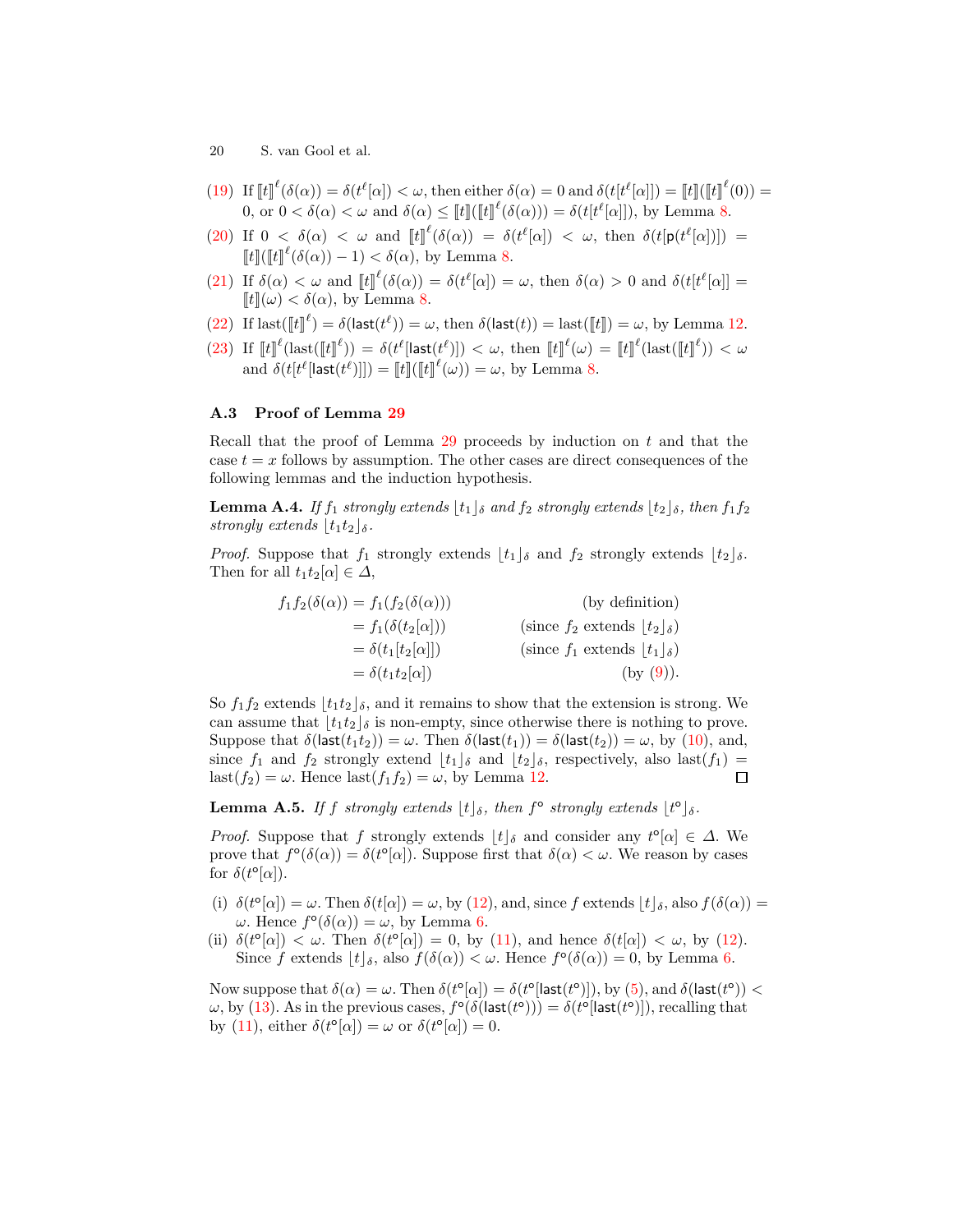- 1.  $\delta(t^{\circ}[\textsf{last}(t^{\circ})]) = \delta(t^{\circ}[\alpha]) = \omega$ . Then  $f^{\circ}(\delta(\textsf{last}(t^{\circ}))) = \omega$ , and  $f^{\circ}(\omega) = \omega$ .
- 2.  $\delta(t^{\circ}[\textsf{last}(t^{\circ})]) = \delta(t^{\circ}[\alpha]) = 0$ . Then there are two cases. If  $\delta(t[\alpha]) < \omega$ , then, since f extends  $\lfloor t \rfloor_{\delta}$ , we have  $f(\omega) < \omega$  and  $f^{\circ}(\omega) = 0$ , by Lemma [6.](#page-6-2) Otherwise,  $\delta(t[\alpha]) = \omega$ . In this case,  $\delta(t[\beta]) < \omega$  for all  $\delta(\beta) < \omega$  with  $t[\beta] \in \Delta$ , by [\(14\)](#page-9-7), so  $\delta$ (last $(t)$ ) =  $\omega$ . Hence, since f strongly extends  $|t|_{\delta}$ , we have last $(f) = \omega$  and  $f^{\circ}(\omega) = 0$ , by Lemma [6.](#page-6-2)

That  $f^{\circ}$  strongly extends  $\lfloor t^{\circ} \rfloor_{\delta}$  is clear, since  $\delta(\mathsf{last}(t^{\circ})) < \omega$ , by [\(13\)](#page-9-6).  $\Box$ 

**Lemma A.6.** If f strongly extends  $\lfloor t \rfloor_{\delta}$ , then f<sup>r</sup> strongly extends  $\lfloor t^r \rfloor_{\delta}$ .

Proof. Let  $t^r[\alpha] \in \Delta$ . Note first that, by [\(2\)](#page-8-2), if  $\delta(\alpha) = 0$ , then  $\delta(t^r[\alpha]) = 0$  $f''(0)$ . Hence assume that  $\delta(\alpha) > 0$ . Suppose first that  $\delta(\alpha) < \omega$ . We reason by cases for  $\delta(t^r[\alpha])$ .

- 1.  $\delta(t^r[\alpha]) < \omega$ . Then  $\delta(t[t^r[\alpha]]) \leq \delta(\alpha) < \delta(t[s(t^r[\alpha]]))$ , by [\(15\)](#page-9-8) and [\(16\)](#page-9-9). Since f extends  $\lfloor t \rfloor_{\delta}$ , we have  $f(\delta(t^r[\alpha])) = \delta(t[t^r[\alpha]]) \leq \delta(\alpha) < \delta(t[s(t^r[\alpha])]) =$  $f(\delta(\mathsf{s}(t^r[\alpha])))$ , and, by [\(4\)](#page-8-7), also  $f(\delta(\mathsf{s}(t^r[\alpha])) = f(\delta(t^r[\alpha]) + 1)$ . So  $\delta(t^r[\alpha]) =$  $f^r(\delta(\alpha))$ , by Lemma [7.](#page-6-3)
- 2.  $\delta(t^r[\alpha]) = \omega$ . Then, since  $\delta(t[t^r[\alpha]]) \leq \delta(\alpha)$ , by [\(15\)](#page-9-8), and f extends  $\lfloor t \rfloor_{\delta}$ , we have  $f(\omega) = f(\delta(t^r[\alpha])) \leq \delta(\alpha) < \omega$ . Hence  $f^r(\delta(\alpha)) = \omega$ , by Lemma [7.](#page-6-3)

Now suppose that  $\delta(\alpha) = \omega$  and hence  $\delta(t^r[\alpha]) = \delta(t^r[\text{last}(t^r)])$ . We reason by cases for  $\delta(t^r[\alpha])$ .

- 1.  $\delta(t^r[\text{last}(t^r)]) = \delta(t^r[\alpha]) < \omega$ . Then  $\delta(\text{last}(t^r)) < \omega$  and  $\delta(t[s(t^r[\text{last}(t^r))])])$  $\omega$ , by [\(6\)](#page-8-3) and [\(18\)](#page-9-11). So, using the previous cases, [\(4\)](#page-8-7), and the fact that f extends  $[t]_\delta$ , we get  $f'(\delta(\textsf{last}(t'))) = \delta(t'[\alpha])$  and  $f(\delta(t'[\alpha]) + 1) = \omega$ . Hence  $f^{\prime}(\delta(\alpha)) = \delta(t^{\prime}[\alpha]),$  by Lemma [7.](#page-6-3)
- 2.  $\delta(t^r[\textsf{last}(t^r)]) = \delta(t^r[\alpha]) = \omega$ . Then there are two cases. If  $\delta(\textsf{last}(t^r)) < \omega$ , then, using the previous cases,  $f'(\delta(\text{last}(t'))) = \omega$ , and hence  $f'(\omega) = \omega$  by Lemma [7.](#page-6-3) Otherwise  $\delta(\textsf{last}(t^r)) = \omega$ . Then  $\delta(\textsf{last}(t)) = \omega$ , by [\(17\)](#page-9-10), and since f strongly extends  $\lfloor t \rfloor_{\delta}$ , we have last $(f) = \omega$ . Hence  $f'(\omega) = \omega$ , by Lemma [7.](#page-6-3)

It remains to show that the extension is strong. Again we can assume that  $\lfloor t^r \rfloor_{\delta}$  is non-empty. Suppose that  $\delta(\mathsf{last}(t^r)) = \omega$ . Then  $\delta(\mathsf{last}(t)) = \omega$ , by [\(17\)](#page-9-10), and, since f strongly extends  $\lfloor t \rfloor_{\delta}$ , also last $(f) = \omega$ . Hence last $(f') = \omega$ , by Lemma [12.](#page-7-1)

**Lemma A.7.** If f strongly extends  $\lfloor t \rfloor_{\delta}$ , then  $f^{\ell}$  strongly extends  $\lfloor t^{\ell} \rfloor_{\delta}$ .

*Proof.* Let  $t^{\ell}[\alpha] \in \Delta$ . Note first that, by [\(2\)](#page-8-2), if  $\delta(\alpha) = 0$ , then  $\delta(t^{\ell}[\alpha]) = 0$  $f^{\ell}(0)$ . Hence assume that  $\delta(\alpha) > 0$ . Suppose first that  $\delta(\alpha) < \omega$ . We reason by cases for  $\delta(t^{\ell}[\alpha])$ .

1.  $\delta(t^{\ell}[\alpha]) < \omega$ . Then  $\delta(t[p(t^{\ell}[\alpha]]]) < \delta(\alpha) \leq \delta(t[t^{\ell}[\alpha]])$ , by [\(19\)](#page-9-12) and [\(20\)](#page-9-13). Since f extends  $\lfloor t \rfloor_{\delta}$ , we have  $f(\delta(\mathbf{p}(t^{\ell}[\alpha])) = \delta(t[\mathbf{p}(t^{\ell}[\alpha]])) < \delta(\alpha) \leq \delta(t[t^{\ell}[\alpha]]) =$  $f(\delta(t^{\ell}[\alpha]))$ . But also  $f(\delta(\mathsf{p}(t^{\ell}[\alpha])) = f(\delta(t^{\ell}[\alpha]) - 1)$ , by [\(3\)](#page-8-6), noting that  $0 < \delta(t^{\ell}[\alpha]),$  since  $f(0) = 0 < \delta(\alpha)$ . Hence  $\delta(t^{\ell}[\alpha]) = f^{\ell}(\delta(\alpha)),$  by Lemma [8.](#page-6-4)